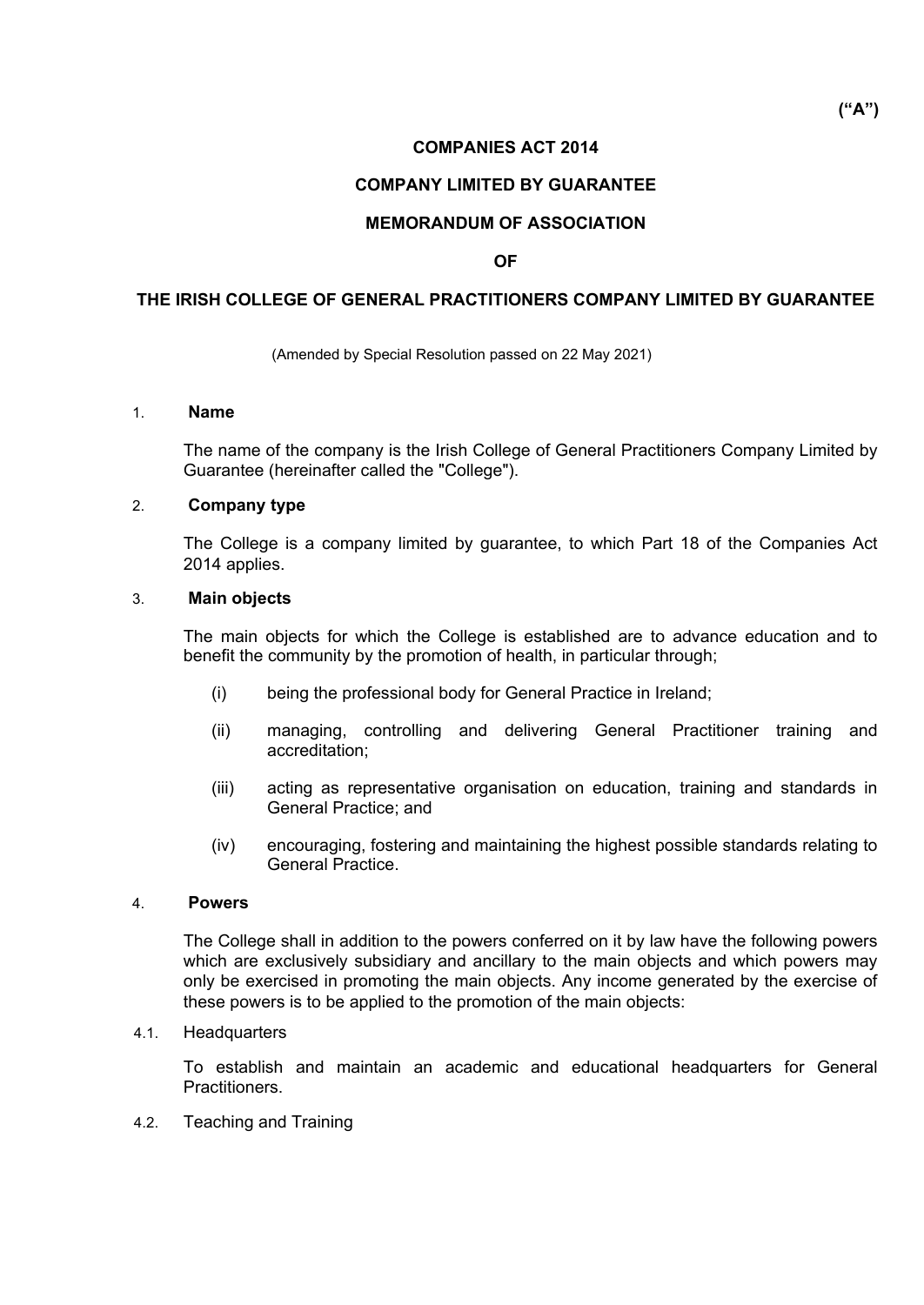To undertake, provide, promote, encourage and approve the instruction and training of undergraduate and postgraduate students of medicine and allied subjects, independently or at any medical school or other institution to become General Practitioners and to assist or collaborate with others in providing such instruction and training.

4.3. Continuing Education

To undertake or assist and encourage others in undertaking training courses or other educational activities designed to enhance the medical knowledge and skill of General **Practitioners** 

4.4. Research

To undertake and encourage research and original work and its publication, by members and others, with a view to the improvement of General Practice, and to undertake or assist others undertaking such research.

4.5. Publication

To publish and promulgate information on all matters affecting General Practice by means of journals, periodicals, meetings, conferences or through the media, or by any other suitable means as may assist the objects of the College.

4.6. Career Guidance

To encourage persons of ability to enter the medical profession and become General Practitioners and to provide all necessary information and career guidance for them.

4.7. Other Bodies, transfer of undertakings

To co-operate and collaborate with other bodies in all matters related to or connected with the attainment of the objects of the College and to take over or acquire (whether by purchase or otherwise) with or without valuable consideration and to hold all or any part of the property, assets, liabilities, obligations, undertakings, activities or engagements of any one or more bodies with which the College is from time to time authorised to engage, cooperate or collaborate, and to carry on such activities and undertakings in succession to such body, provided strictly that to do so would be in accordance with the charitable objects of the College;

4.8. Grants

To establish endow or support professorships, lectureships and award prizes and scholarships in General Practice or associated fields.

4.9. Assessments and Diplomas

To conduct examinations or other forms of assessment and award postgraduate diplomas or other certificates of proficiency or standard in General Practice as a whole or in any subject appertaining to it (whether upon examination or thesis or honoris causa or for outstanding work or in appreciation of special services to the College or the Medical Profession or in any other circumstance or upon any other grounds) and to grant evidence of such proficiency or standard to such other bodies as may require it.

4.10. Structure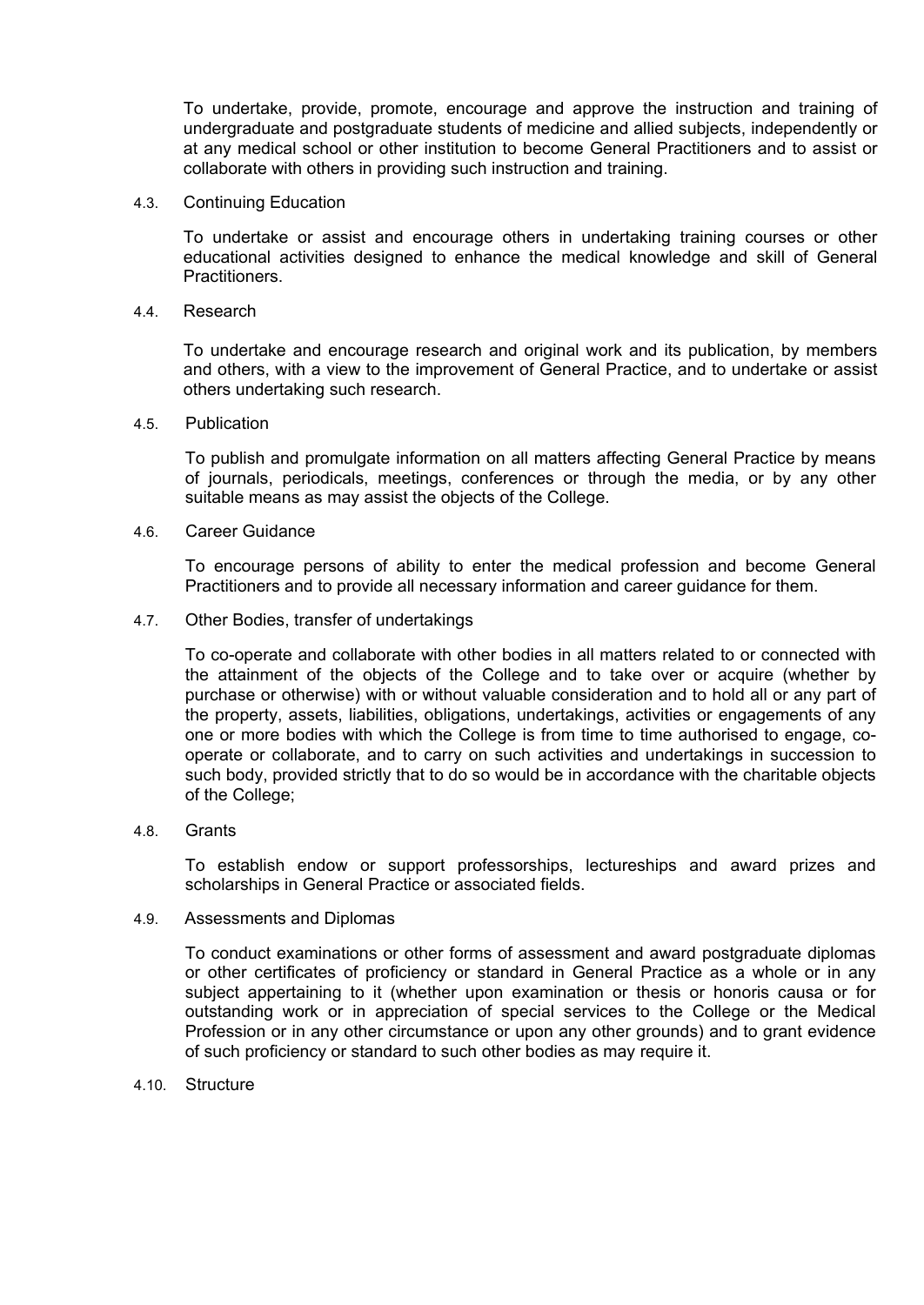To establish and maintain regional or local faculties or other organisations, whether within or without the structure of the College, designed to further the objects of the College.

4.11. Seek Licences

To make application to the relevant body for any statutory or other privilege, exemption, limitation, or licence of any nature which shall be of benefit to the College or its members.

4.12. Fundraising

To raise such funds as shall be required for the efficient administration of the College by levying subscription on the members or any other such means: as shall be determined.

### 4.13. Acquire Property

To acquire by purchase, taking on lease, or otherwise, lands and buildings and all other property, real or personal, which the College for the purpose thereof may from time to time think proper to acquire, and which may lawfully be held by them, and to deal with or dispose of such property as may be expedient and to erect upon any land, the property of the College, any building for the purposes of the College, and to alter or to add to any buildings erected upon such land.

### 4.14. Invest Moneys

To invest the moneys of the College, not immediately required for its purposes, in or upon such investments, securities or property as may be thought fit subject nevertheless to such conditions (if any) and such constraints (if any) as may for the time being be imposed or required by law and subject also as herein after provided.

4.15. Borrow

To raise or borrow money on any security and to secure or discharge any debt or obligation of the College in such manner as may be thought fit.

4.16. Trusts

To undertake, accept, execute, perform and administer any lawful trusts and conditions affecting any real or personal property, held or owned, or to be held or owned in trust for the College or any other charitable trusts. Provided that in case the College shall take or hold any property which may be subject to any trusts, the College shall only deal with or invest the same in such manner as allowed by law having regard to such trusts.

4.17. Arrangements

To enter into any arrangements with any government or authority, supreme, municipal, local or otherwise, or company or association or any other body that may seem conducive to the College's main objects, and to obtain from any such government authority or association, company or body any charters, contracts, decrees, rights, privileges and concessions and to carry out, exercise and comply with any such arrangements, charters, contracts, decrees, rights, privileges and concessions.

#### 4.18. Receive Moneys

To receive moneys, grants, payments, advances, and assistance from any Government Department, association, College, society, institute, academy, university, or groups of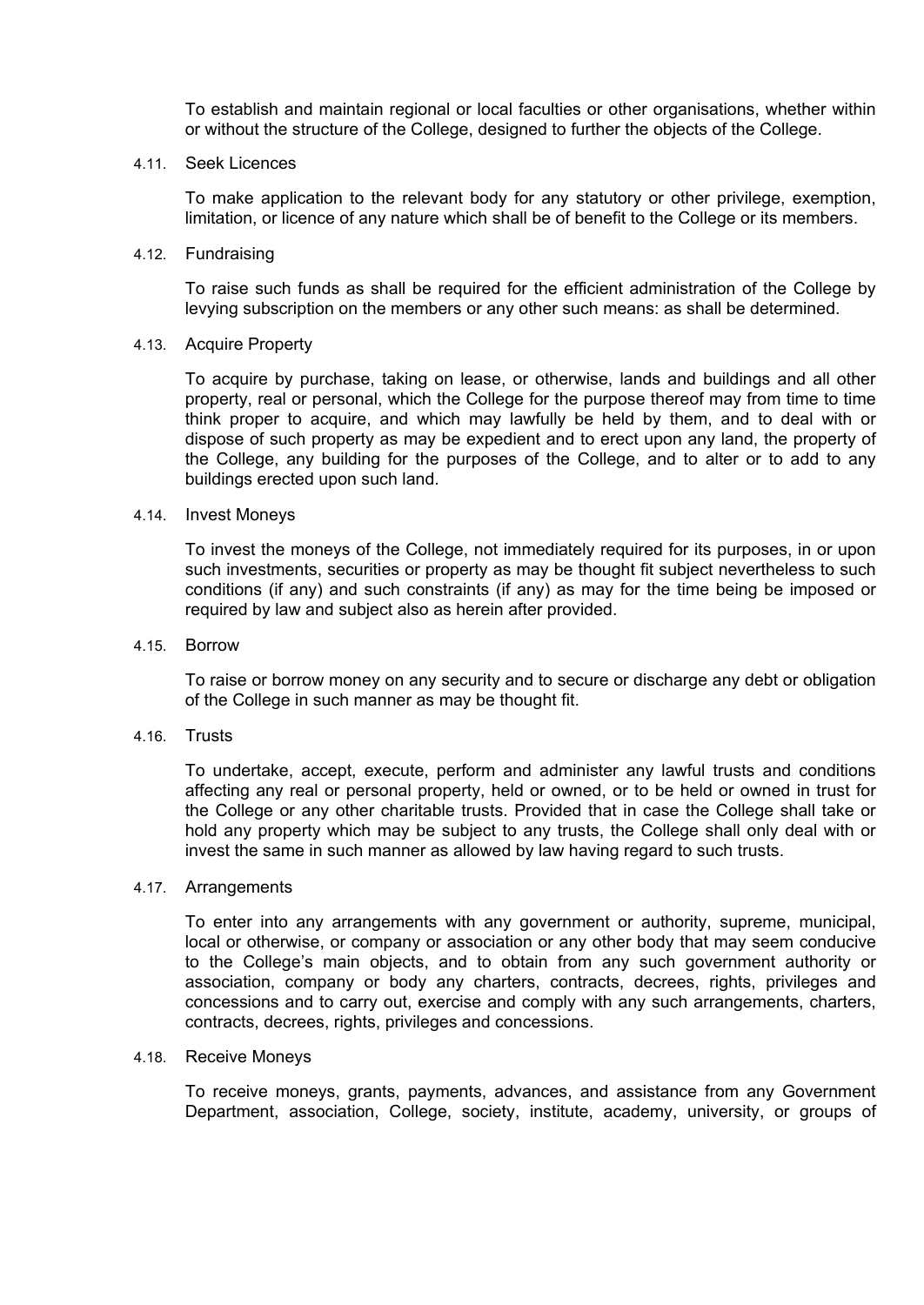persons, or from any individual for any particular purpose and for all purposes incidental or conducive to the attainment of the above objective.

### 4.13. International Recognition

To do all acts necessary to procure the College to be duly constituted to be incorporated, registered or recognised in any part of the world.

### 4.19. Preliminary Expenses

To pay all preliminary expenses of the College, or of any body promoted or formed by the College, in which the College is, or may contemplate being, interested.

### 4.20. International Action

To carry out the objectives in any part of the world either on account of the College alone, or in conjunction with any other College, Institute, College, Association, Firm, Society, person or persons, and, either as principal agents, or trustees, or by or through trustees, agents or otherwise, to establish offices for the carrying on of the business of the College in any part of the world, and generally to do all such acts and things as are incidental or conducive to the attainment of the above objectives.

### 4.21. Employees

To employ, engage and retain all such officers and servants and to appoint, engage and retain or direct the appointment, engagement or retention of such educational, administrative, clerical, financial and other employees, consultants and advisers of any description as may be required for the purposes of the College and to make all reasonable and necessary provisions for the payment of wages, salaries, pensions, superannuation to or on behalf of employees and their widows, widowers and other dependents;

### 4.22. Pensions, gratuities and allowances

To grant pensions, gratuities, allowances or charitable aid to any person who may have served the College as an employee, or to the spouses, children or other dependents of such person provided that such pensions, gratuities, allowances or charitable aid shall be no more than that provided by a pension scheme covered by Part 30 of the Taxes Consolidation Act 1997 and provided that such pension scheme has been operated by the company and the beneficiary of the pensions, gratuities, allowances or charitable aid, or their spouse or parent, has been a member of the pension scheme while employed by the College; and to make payments towards insurance and to form and contribute to provident and benefit funds for the benefit of any persons employed by the College and to subscribe or guarantee money for charitable objects;

### 4.23. General

To do all such other things as are incidental or conducive to the attainment of the objects of the College.

The powers contained in clause 4 are ancillary and subsidiary to the main objects set out in clause 3.

### 5. **Limited Liability**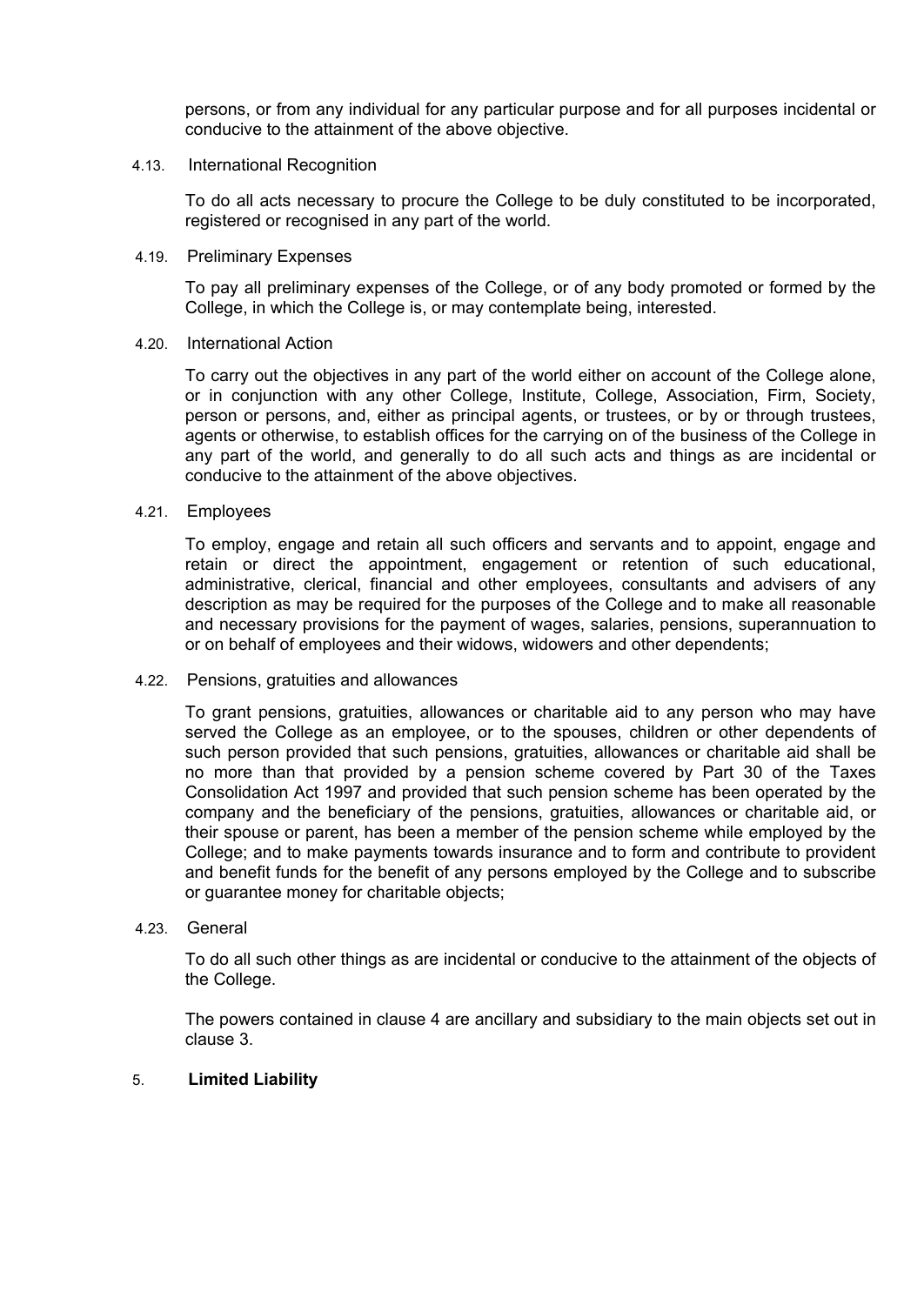The liability of the members is limited.

## 6. **Income and Property**

The income and property of the College shall be applied solely towards the promotion of its main objects as set forth in this Memorandum. No portion of the College's income and property shall be paid or transferred, directly or indirectly, by way of dividend, bonus or otherwise howsoever by way of profit, to the members of the College. No Director shall be appointed to any office of the College paid by salary or fees, or receive any remuneration or other benefit in money or money's worth from the College. However, nothing shall prevent any payment in good faith by the College of:

- (a) reasonable and proper remuneration to any member, officer or servant of the College (not being a Director) in return for any services rendered to the College;
- (b) interest at a rate not exceeding 1% above the Euro Interbank Offered Rate ("Euribor") per annum on money lent by any Director or any member of the College to the College;
- (c) reasonable and proper rent for premises demised or let by any Director or any member of the College to the College;
- (d) reasonable and proper out-of-pocket expenses incurred by any Director in connection with his attendance to any matter affecting the College;
- (e) fees, remuneration or other benefit in money's worth to any company of which a Director may be a member holding not more than one hundredth part of the issued capital of such company; or,
- (f) sums to any Director or to any person with whom a Director has a personal connection (within the meaning of section 2(1) and 2(2) of the Charities Act 2009) in return for services actually rendered to the College, pursuant to an agreement entered into in compliance with section 89 of the Charities Act 2009.

# 7. **Winding Up Liability**

Every member undertakes to contribute to the assets of the College, in the event of its being wound up while he is a member, or within one year after he ceases to be a member, for payments of debts and liabilities of the College contracted before he ceased to be a member, and of the costs, charges and expenses of winding up and for the adjustments of the rights of the contributories amongst themselves, such amounts as may be required not exceeding one euro.

# 8. **Winding Up**

If upon the winding up or dissolution of the College there remains, after the satisfaction of all its debts and liabilities, any property whatsoever, it shall not be paid to or distributed among the members of the College. Instead such property shall be given or transferred to some other charitable institution or institutions having among its main objects, objects similar to the main objects of the College. The institution or institutions to which the property is to be given or transferred shall prohibit the distribution of its or their income and property among its or their members to an extent at least as great as is imposed on the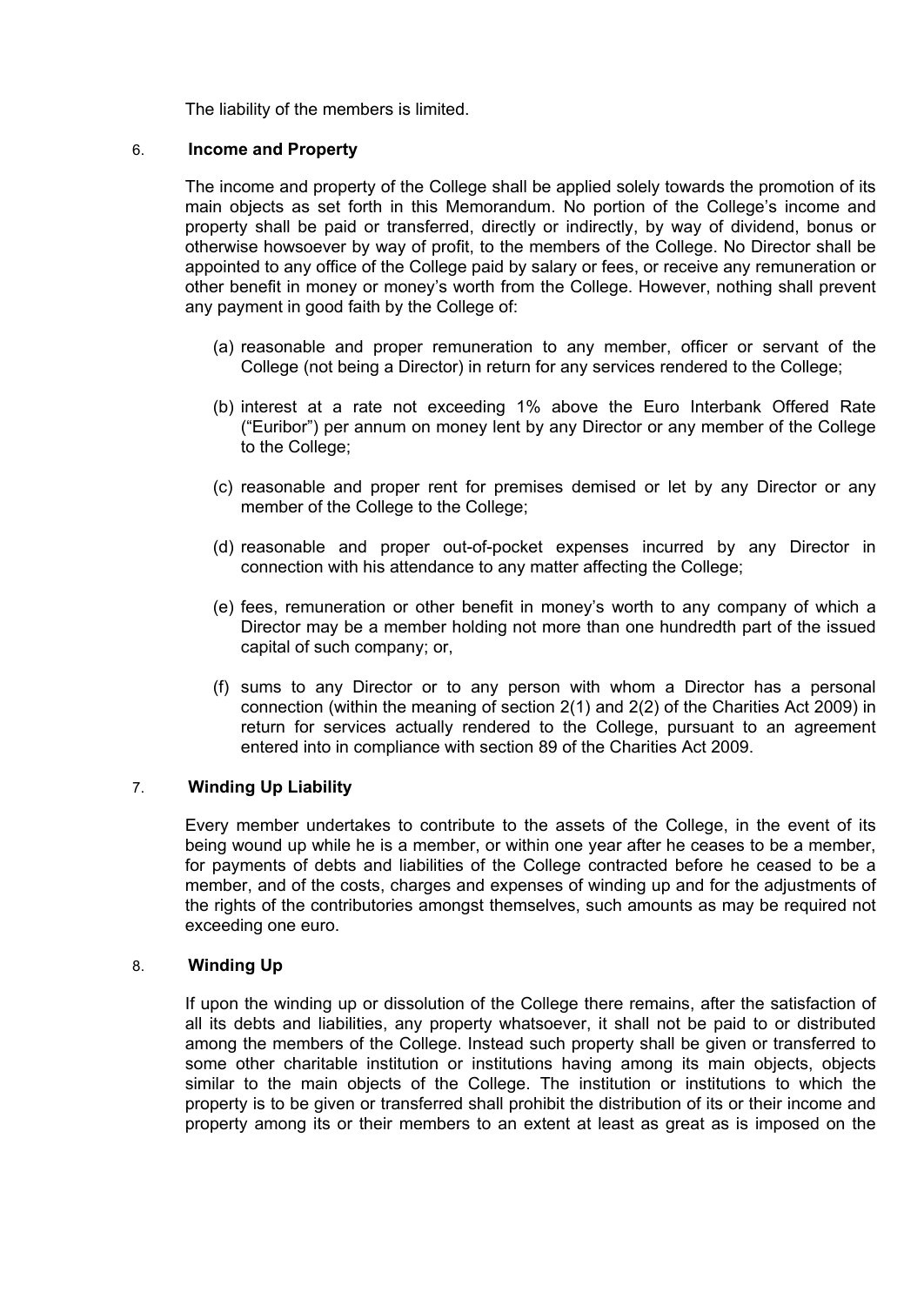College under and by virtue of clause 6 hereof. The members of the College shall select the relevant institution or institutions at or before the time of dissolution, and if and so far as effect cannot be given to such provisions, then the property shall be given or transferred to some charitable object with the agreement of the Charities Regulator. Final accounts will be prepared and submitted to the Charities Regulator that will include a section that identifies and values any assets transferred along with the details of the recipients and the terms of the transfer

### 9. **Additions, alterations or amendments**

The College must ensure that the Charities Regulator has a copy of its most recent Constitution. If it is proposed to make an amendment to the Constitution which requires the prior approval of the Charities Regulator, advance notice in writing of the proposed changes must be given to the Charities Regulator for approval, and the amendment shall not take effect until such approval is received.

## 10. **Keeping of Accounts**

For so long as the College benefits from charitable tax exempt status from the Revenue Commissioners, annual audited accounts shall be kept and made available to the Revenue Commissioners on request.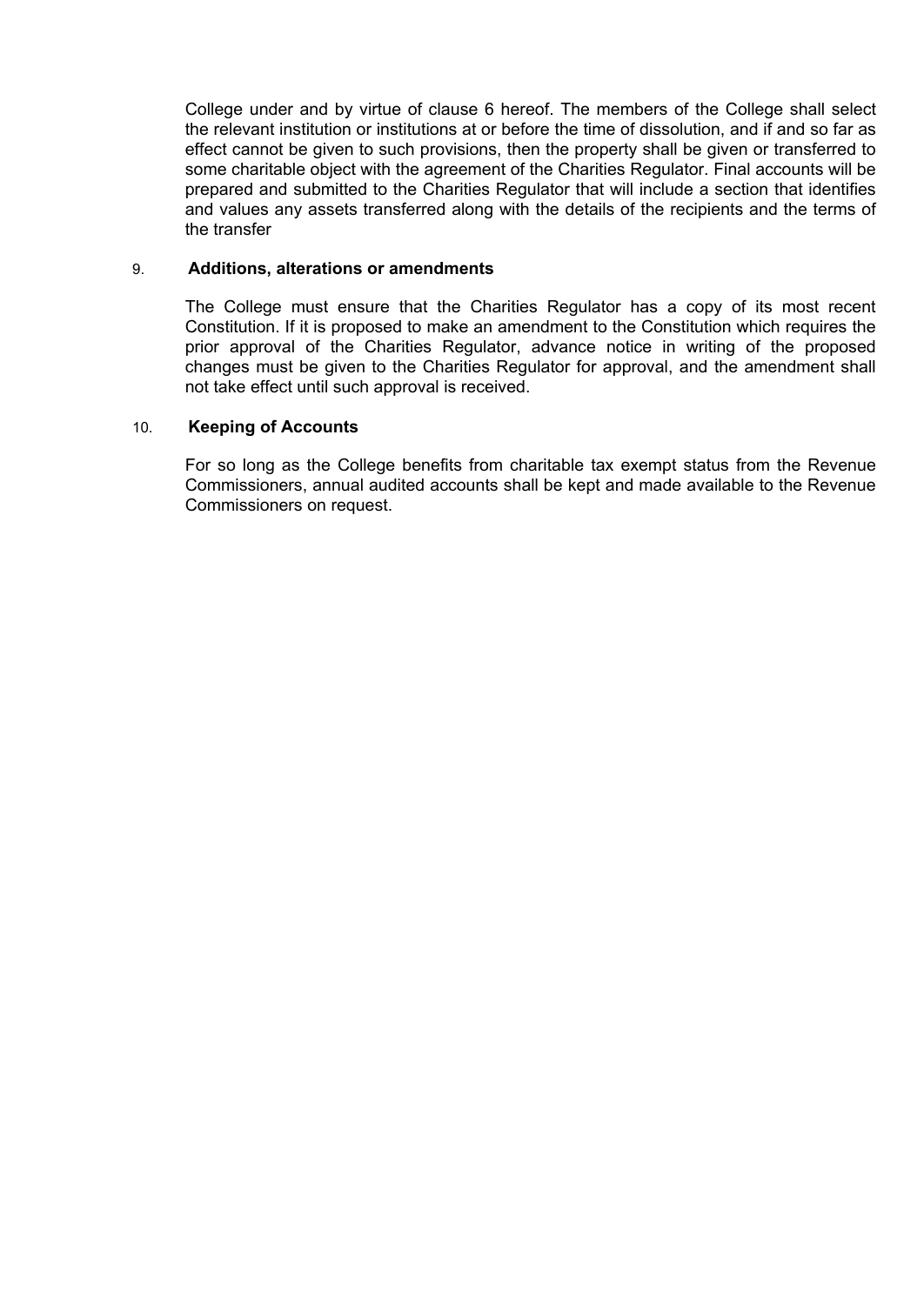# **COMPANIES ACT 2014**

# **COMPANY LIMITED BY GUARANTEE**

# **ARTICLES OF ASSOCIATION OF**

# **THE IRISH COLLEGE OF GENERAL PRACTITIONERS COMPANY LIMITED BY GUARANTEE**

(Amended by Special Resolution passed on 22 May 2021)

## **1 INTERPRETATION**

1.1 In these Articles, if not inconsistent with the subjects or context, the words and expressions set out in the first column below shall bear the meanings set opposite them respectively:

| <b>WORDS</b>              | <b>MEANINGS</b>                                                                                                                                                       |
|---------------------------|-----------------------------------------------------------------------------------------------------------------------------------------------------------------------|
| "1963 Act"                | means the Companies Act, 1963                                                                                                                                         |
| "Acts"                    | means the Companies Acts, 1963 to 2012                                                                                                                                |
| "Articles"                | means the articles of association of the College                                                                                                                      |
| "Associates"              | means Associate Members and Trainee Associates and "Associate"<br>shall be construed accordingly                                                                      |
| "Associate Members"       | means a Registered Medical Practitioner in active General Practice<br>or General Practice training, paying the required subscription fees,<br>but who is not a Member |
| "Board"                   | means the board of Directors of the College                                                                                                                           |
| "Bye-Laws"                | means the bye-laws of the College                                                                                                                                     |
| "Chief Executive Officer" | means the chief executive officer of the College from time to time                                                                                                    |
| "Chief Operating Officer" | means the chief operating officer of the College from time to time                                                                                                    |
| "Chairman"                | means the person appointed as chairman of the Board from time to<br>time                                                                                              |
| "Company" or "College"    | means the Irish College of General Practitioners Company Limited by<br>Guarantee                                                                                      |
| "Council"                 | means the council for the time being of the College                                                                                                                   |
| "Council Member"          | means any person elected to the Council in accordance with Articles<br>10.2 to 10.4                                                                                   |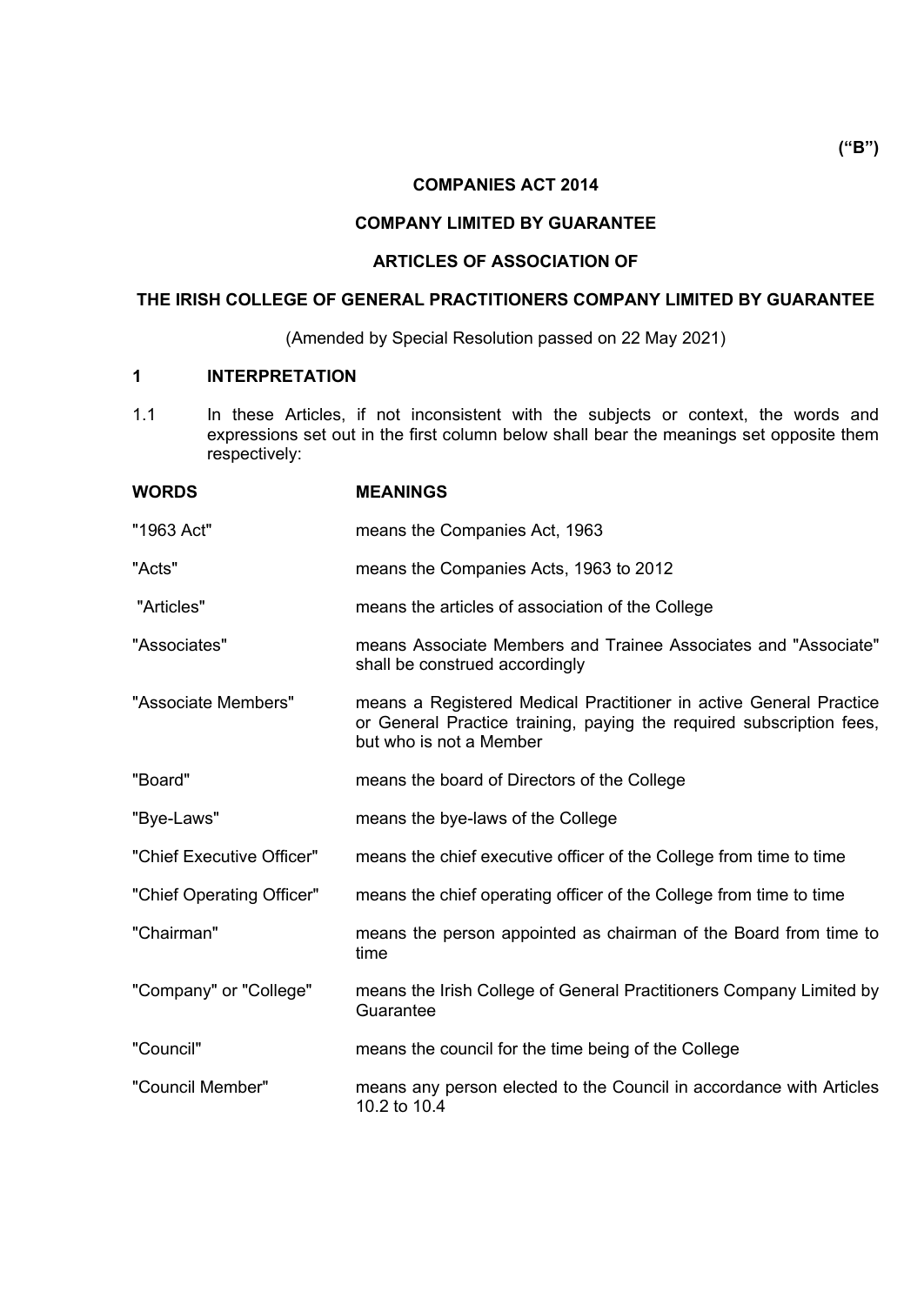| "Directors"                    | means the directors for the time being of the College and includes<br>any person occupying the position of director by whatever name<br>called                                                                                                                                  |                                                                                                                                                |  |  |
|--------------------------------|---------------------------------------------------------------------------------------------------------------------------------------------------------------------------------------------------------------------------------------------------------------------------------|------------------------------------------------------------------------------------------------------------------------------------------------|--|--|
| "Executive"                    | means the executive committee appointed at the annual general<br>meeting prior to the Date of Adoption, and whose members shall<br>automatically be appointed to the First Board in accordance with<br>Article 9.21                                                             |                                                                                                                                                |  |  |
| "Executive Management          |                                                                                                                                                                                                                                                                                 |                                                                                                                                                |  |  |
| Group"                         | means the group comprising the:                                                                                                                                                                                                                                                 |                                                                                                                                                |  |  |
|                                | (i)                                                                                                                                                                                                                                                                             | Senior Management Team;                                                                                                                        |  |  |
|                                | (ii)                                                                                                                                                                                                                                                                            | Director of GP training;                                                                                                                       |  |  |
|                                | (iii)                                                                                                                                                                                                                                                                           | Director of Research; and                                                                                                                      |  |  |
|                                | (iv)                                                                                                                                                                                                                                                                            | Director of Education,                                                                                                                         |  |  |
|                                | the Acts)                                                                                                                                                                                                                                                                       | (in this context, the term "Director" shall not be deemed to mean that<br>person is a statutory director recognised as such in accordance with |  |  |
| "Faculty"                      | means each of the local associations of Members and Associates<br>recognised by the College as such from time to time (which term may<br>from time to time include additional local associations or a merger of<br>two or more local associations at the option of the College) |                                                                                                                                                |  |  |
| "Faculty Representative"       | means, in relation to each Faculty, the person nominated by that<br>Faculty in accordance with that Faculty's own governance<br>procedures to be that Faculty's representative on the Council                                                                                   |                                                                                                                                                |  |  |
| "General Practice"             | means general medical practice as a principal or as a qualified<br>assistant (including a trainee or locum tenens of a Registered<br>Medical Practitioner or as an employed general medical officer)<br>whether in the defence forces or otherwise                              |                                                                                                                                                |  |  |
| 'Honorary Member"              | means any persons who the Board from time to time appoint as<br>Honorary Members of the College                                                                                                                                                                                 |                                                                                                                                                |  |  |
| and the Senior Management Team |                                                                                                                                                                                                                                                                                 | "ICGP Management" or "ICGP Management Team" means collectively the Management Group                                                            |  |  |
| 'Immediate Past-President"     |                                                                                                                                                                                                                                                                                 | means the person who is the immediate past President of the<br>Council from time to time                                                       |  |  |
| 'interested Parties'           | means Members, Associates, Honorary Members and Patrons                                                                                                                                                                                                                         |                                                                                                                                                |  |  |
| 'Member"                       | means Registered Medical Practitioners who have been admitted to<br>membership of the College in accordance with Article 5.2 and<br>"Membership" shall be construed accordingly                                                                                                 |                                                                                                                                                |  |  |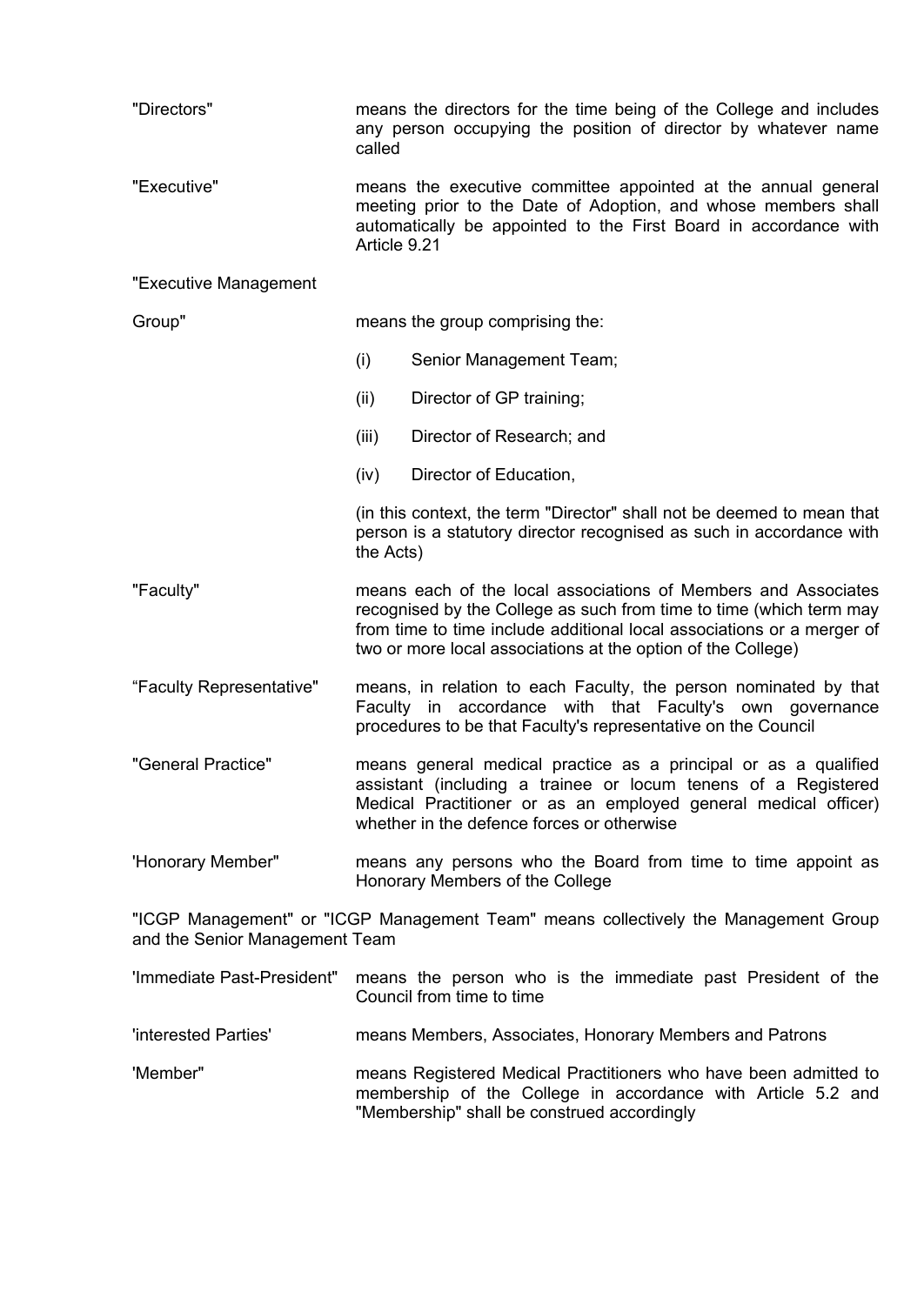| "Month"                                                  | means a calendar month                                                                                                                                                                                                             |                                                                                                                                                |  |  |  |
|----------------------------------------------------------|------------------------------------------------------------------------------------------------------------------------------------------------------------------------------------------------------------------------------------|------------------------------------------------------------------------------------------------------------------------------------------------|--|--|--|
| Office"                                                  | means the registered office of the College                                                                                                                                                                                         |                                                                                                                                                |  |  |  |
| "Patron"                                                 | means those persons or organisations who have contributed<br>financially to the College and who the Board wish to recognise as<br>patrons of the College                                                                           |                                                                                                                                                |  |  |  |
| 'President"                                              | means the president of the Council from time to time appointed in<br>accordance with Article 10.8                                                                                                                                  |                                                                                                                                                |  |  |  |
| "Project Task Group"                                     | means groups established by the Board in accordance with Article<br>9.50 for the sole purpose of implementing specific or defined<br>activities within a given timeframe                                                           |                                                                                                                                                |  |  |  |
| "Register"                                               | the register of Members of the College                                                                                                                                                                                             |                                                                                                                                                |  |  |  |
| "Registered Medical                                      |                                                                                                                                                                                                                                    |                                                                                                                                                |  |  |  |
| Practitioner"                                            | a person who is registered as a medical practitioner with the Medical<br>Council of Ireland or with an organisation approved for the time being<br>by the Board in any country within the EEA or other foreign country             |                                                                                                                                                |  |  |  |
| "Restricted Transactions"                                | means those matters determined by the Board from time to time and<br>set out in the Bye-Laws as requiring Board consent prior to ICGP<br>Management performing (or procuring the performance) of such<br>matters                   |                                                                                                                                                |  |  |  |
| "Seal"                                                   | the common seal of the College                                                                                                                                                                                                     |                                                                                                                                                |  |  |  |
| "Secretary"                                              | any person appointed to perform the duties of the company secretary                                                                                                                                                                |                                                                                                                                                |  |  |  |
| "Senior Management Team" means the group comprising the: |                                                                                                                                                                                                                                    |                                                                                                                                                |  |  |  |
|                                                          | (i)                                                                                                                                                                                                                                | <b>Chief Executive Officer;</b>                                                                                                                |  |  |  |
|                                                          | (ii)                                                                                                                                                                                                                               | Chief Operating Officer; and                                                                                                                   |  |  |  |
|                                                          | (iii)                                                                                                                                                                                                                              | Medical Director,                                                                                                                              |  |  |  |
|                                                          | the Acts)                                                                                                                                                                                                                          | (in this context, the term "Director" shall not be deemed to mean that<br>person is a statutory director recognised as such in accordance with |  |  |  |
| "Specific Interest Group"                                | means specific interest groups (with medical and non-medical<br>expertise) who the Board determine will benefit the College and<br>General Practice and who the Board may invite to propose nominees<br>for appointment to Council |                                                                                                                                                |  |  |  |
| "Standing Committees"                                    | means those committees set out in Article 9.41 or such other<br>committees that the Board from time to time determines shall be<br>established                                                                                     |                                                                                                                                                |  |  |  |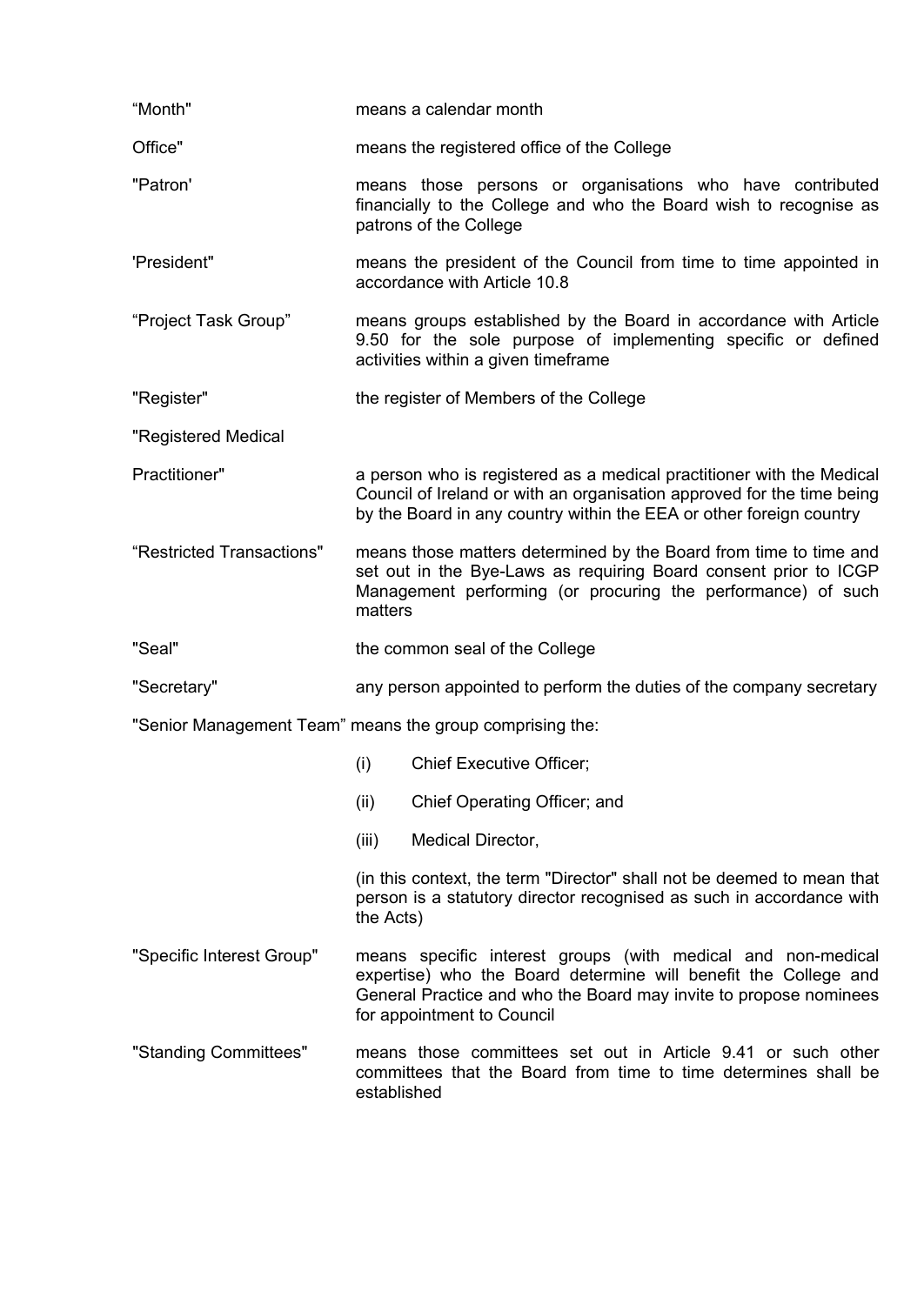- "Terms of Reference" means, in relation to a Standing Committee, the charter of rules and procedures as determined by the Board from time to time for the purpose of:
	- (a) defining its scope of activities; and
	- (b) regulating its performance and governance
- "Trainee Associate" means a Registered Medical Practitioner who is undertaking an approved vocational training programme in General Practice recognised by the College, but who is not a Member; and

"Vice-President" means the vice-president of the Council from time to time appointed in accordance with Article 10.6.

- 1.2 Expressions referring to writing shall, transmission by fax or email.
- 1.3 The phrase "in good standing" means that the Member so designated has duly paid all fees and subscriptions due from him to the College from time to time.
- 1.4 Words importing the masculine gender only shall include the feminine gender.
- 1.5 Words importing the singular number only shall include the plural and vice versa.
- 1.6 Words importing persons shall include corporations.
- 1.7 Unless the contrary intention appears, words or expressions contained in these Articles shall bear the same meaning as in the Acts or any statutory modification thereof in force at the date at which these Articles become binding on the College.
- 1.8 Any reference to any statute, statutory provision or to any order or regulation shall be construed as a reference to that statute, provision, order or regulation as extended, modified, amended, replaced or re-enacted from time to time (whether before or after the date of these Articles) and all statutory instruments, regulations and orders from time to time made thereunder or deriving validity therefrom (whether before or after the date of these Articles).

# **2 NON-APPLICATION OF TABLE C**

The regulations contained in Table C in the first schedule to the Act shall not apply to the College.

### **3 PURPOSES**

The College is established for the purposes expressed in the Memorandum of **Association** 

### **4 AGREEMENT TO BE BOUND**

Every Member of the College shall be held to have agreed to be bound by the provisions of the Memorandum of Association, the Articles and the Bye-Laws and shall be bound to the best of his ability to further the objects and interests of the College and while in active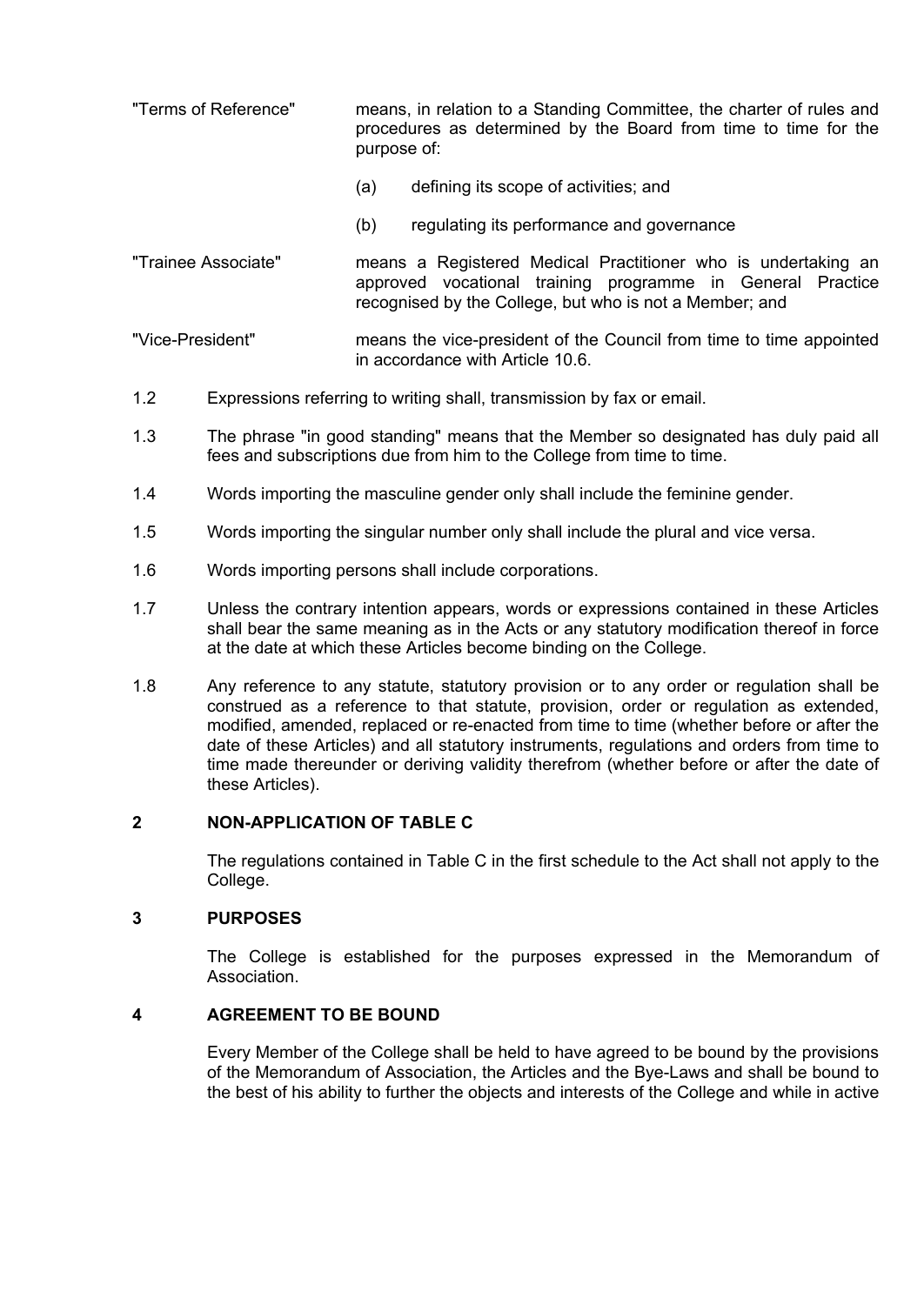General Practice to undertake approved post-graduate study to comply with requirements from time to time determined and approved by the Board.

## **5 MEMBERSHIP AND INTERESTED PARTIES**

- 5.1 There shall be no limit to the maximum number of Members provided that there shall at all times be no less than 7 Members of the College.
- 5.2 The subscribers to the Memorandum of Association and such other persons as the Directors shall admit to Membership shall be Members of the College.
- 5.3 Rights of each classification of Interested Parties:
	- 5.3.1 Members in good standing shall be entitled to receive notice of all general meetings of the College, to attend, speak and to vote on any resolutions proposed thereat. Each Member shall be entitled to one vote at general meetings;
	- 5.3.2 Associates shall be entitled to receive notice of all general meetings of the College and to attend and speak at such meetings. Associates shall have no right to vote on any resolutions proposed at general meetings. Associates may not stand for election to the Council or the Board or hold any office in ICGP Management;
	- 5.3.3 Honorary Members and Patrons may be invited to attend general meetings of the College at the discretion of the Board.
- 5.4 Subscription Fees: Each Member and Associate shall pay to the College an annual subscription fee which shall be due on 1 January in each year. At each annual general meeting, the Members shall vote on a subscription fee for Members and Associates (proposed in accordance with the Bye-Laws) for the following year which shall be subject to majority approval of the Members present.
- 5.5 Qualifications required of the respective classes of Membership, application procedures for Membership and application fees, reductions and exemptions from annual subscription fees of Members and persons applying for Membership shall be as set forth in the Bye-Laws.
- 5.6 Termination of Membership:

A Member or Associate shall cease to be a Member or Associate as the case may be in any of the following circumstances:

- 5.6.1 resignation in writing to the Board;
- 5.6.2 by default of payment of the annual subscription fee for a period of two years;
- 5.6.3 if that Member or Associate ceases to be a Registered Medical Practitioner unless the Board otherwise determines;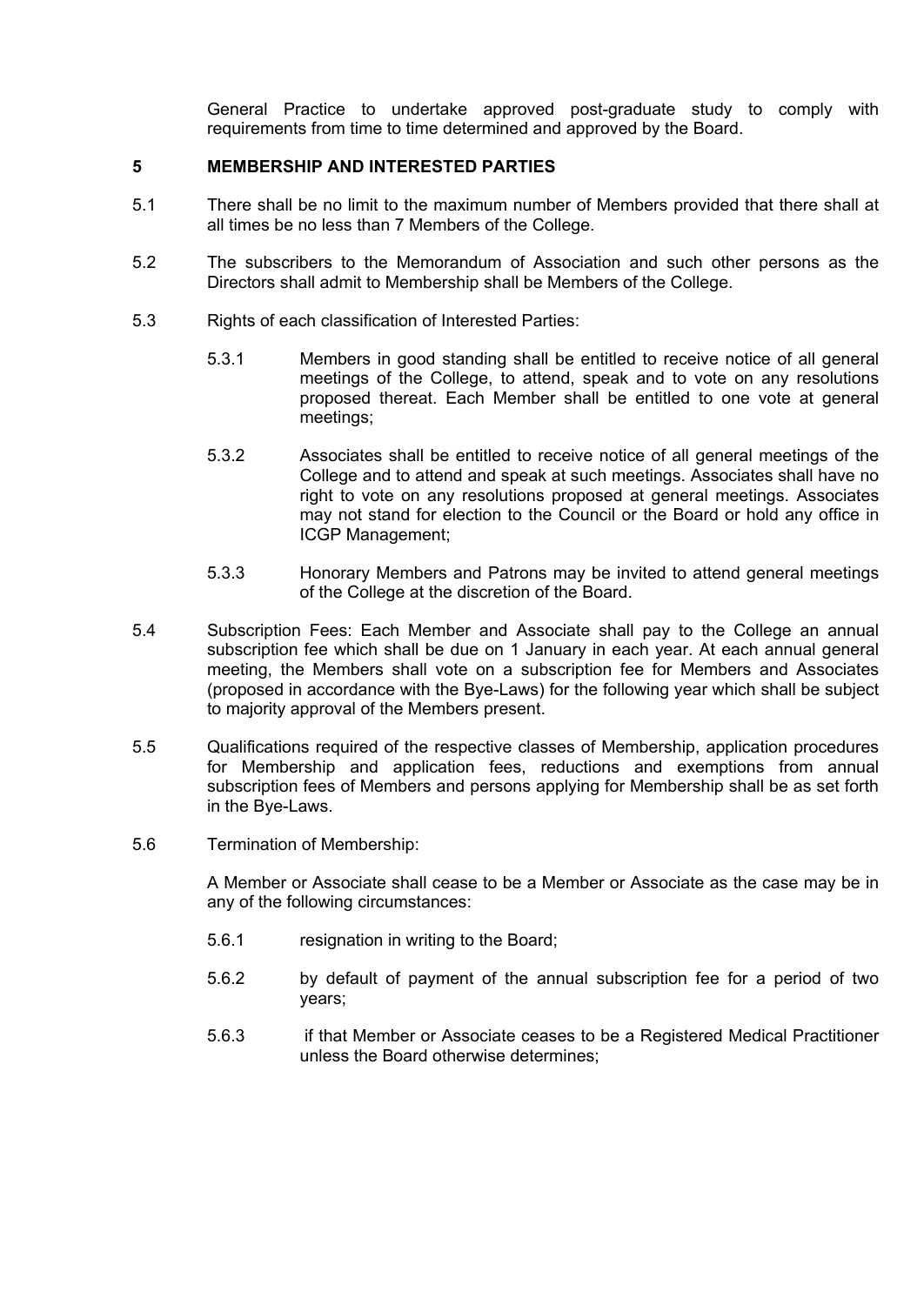- 5.6.4 if that Member or Associate is struck off or suspended on grounds of professional misconduct from the General Register of Medical Practitioners; or
- 5.6.5 upon forfeiture for any reason of the status or qualification by virtue of which such Member qualified for Membership.

Unless the Board otherwise determines, any Member whose Membership ceases in accordance with this Article may only be re-elected as a Member once that Member has reapplied through the procedures set out in the Bye-Laws and has paid all outstanding subscription fees (if any) that may still be outstanding from their previous period of Membership.

## **6 GENERAL MEETINGS**

Location

6.1 All general meetings of the College shall be held in the State and shall be held at such time and at such place in the State as the Board shall appoint.

## Annual Meeting

6.2 The College shall in each year hold a general meeting as its annual general meeting in addition to any other meetings in that year and shall specify the meeting as such in the notices calling it; and not more than 15 months shall elapse between the date of one annual general meeting of the College and that of the next.

Extraordinary General Meetings

- 6.3 All general meetings other than annual general meetings shall be called extraordinary general meetings.
- 6.4 The Board may, whenever, it thinks fit, convene an extraordinary general meeting and extraordinary general meetings shall also be convened on such requisition, or in default, by such requisitionists, as provided by Section 132 of the Act (ie by not less than one tenth of the total number of all the Members of the College from time to time).

# **7 NOTICE OF GENERAL MEETINGS**

- 7.1 Subject to section 133 and 141 of the Act and Article 7.3, an annual general meeting and a meeting called for the passing of a special resolution shall be called by 21 days' notice in writing at the least, and a meeting of the College (other than an annual general meeting or a meeting for the passing of a special resolution) shall be called by 14 days' notice in writing at the least. The notice shall be exclusive of the day on which it is served or deemed to be served and of the day for which it is given and shall specify the place, the day and the hour of meeting and, in the case of special businesses, the general nature of that business and shall be given in the manner hereinafter mentioned, to such persons as are, under the Articles, entitled to receive such notices from the College.
- 7.2 The accidental omission to give notice of a meeting to, or the non-receipt of notice of a meeting by, any person entitled to receive notice shall not invalidate the proceedings at that meeting.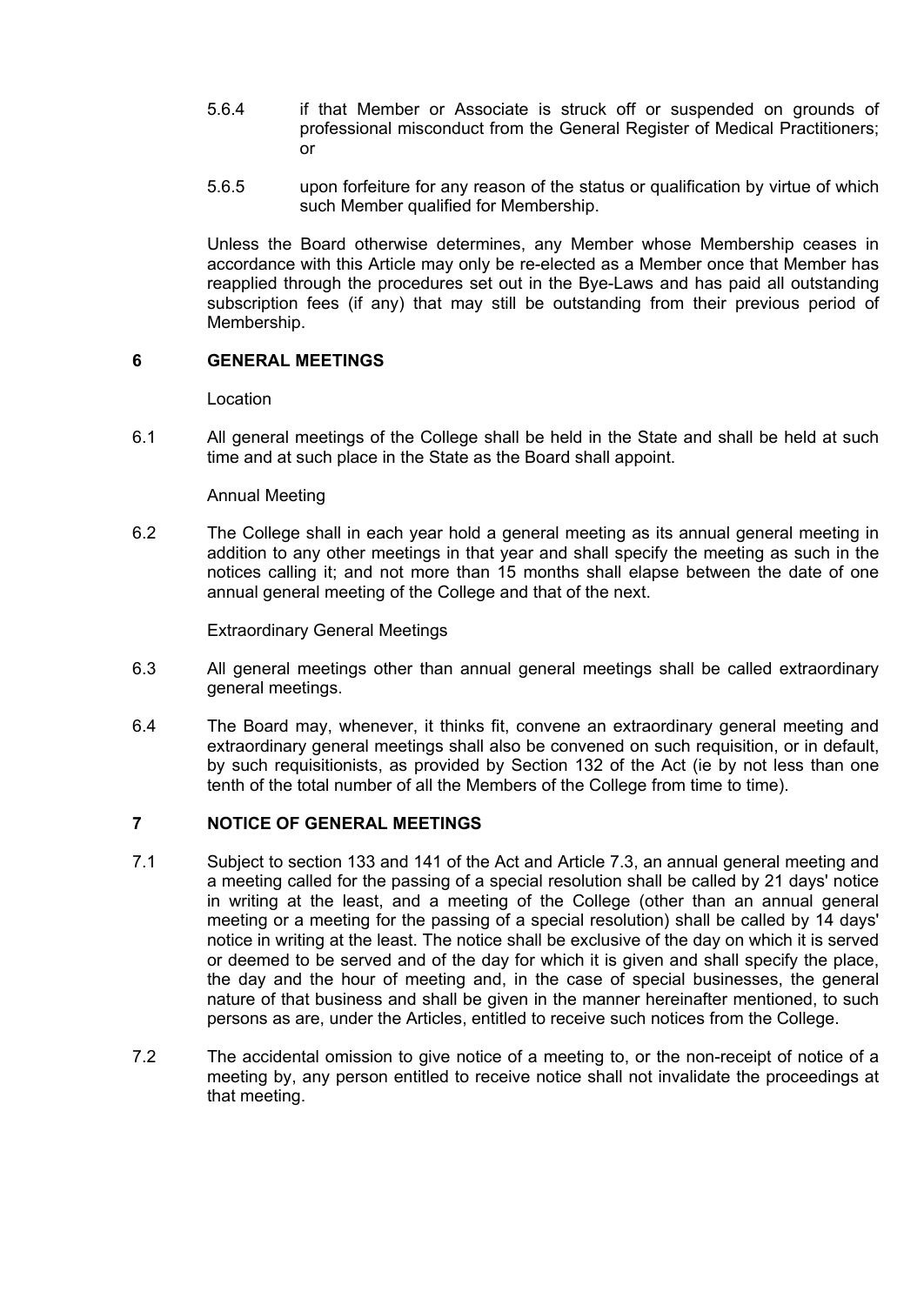7.3 Notwithstanding any other Article, the Members may by special resolution amend, add to, or revoke any of the provisions of the Memorandum of Association or the Articles PROVIDED THAT notice of such resolutions shall have been proposed by not less than 10 Members of the College and which shall be circulated not less than 30 days prior to a general meeting properly convened and held in accordance with these Articles at which the proposed amendments are to be voted upon. An affirmative vote of at least three quarters of the Members present and voting at the meeting shall be required for adoption of amendments.

## **8 PROCEEDINGSATGENERAL-MEETINGS**

Special Business

- 8.1 All business shall be deemed special that is transacted at an extraordinary general meeting, and also all that is transacted at an annual general meeting with the exception of:
	- 8.1.1 reading, considering, and adopting the balance sheet and income and expenditure account and the report of the auditors thereon;
	- 8.1.2 reading, considering and adopting the annual report of the Board;
	- 8.1.3 the appointment process for College's auditors as recommended by the Board of the College;
	- 8.1.4 announcing the appointment of the Vice-President, President and the Immediate Past-President;
	- 8.1.5 announcing the appointment of Faculty Representatives to Council;
	- 8.1.6 voting on the appointment of nominees as Non-Faculty Representative Council Members;
	- 8.1.7 announcing the nominees from Specific Interest Groups whose appointment to Council shall be voted upon at the first Council Meeting following the annual general meeting;
	- 8.1.8 announcing the retirement of Directors; and
	- 8.1.9 voting on proposed annual subscription fees for Members and Associates for the following year.

### Quorum

8.2 No business shall be transacted at general meetings unless a quorum of Members is present at the time when the meeting proceeds to business. Fifty (50) Members, personally present, shall constitute a quorum except when a meeting is required to be adjourned by reason of the absence of a quorum, in which case the Members present at the adjourned meeting shall be a quorum.

Adjournment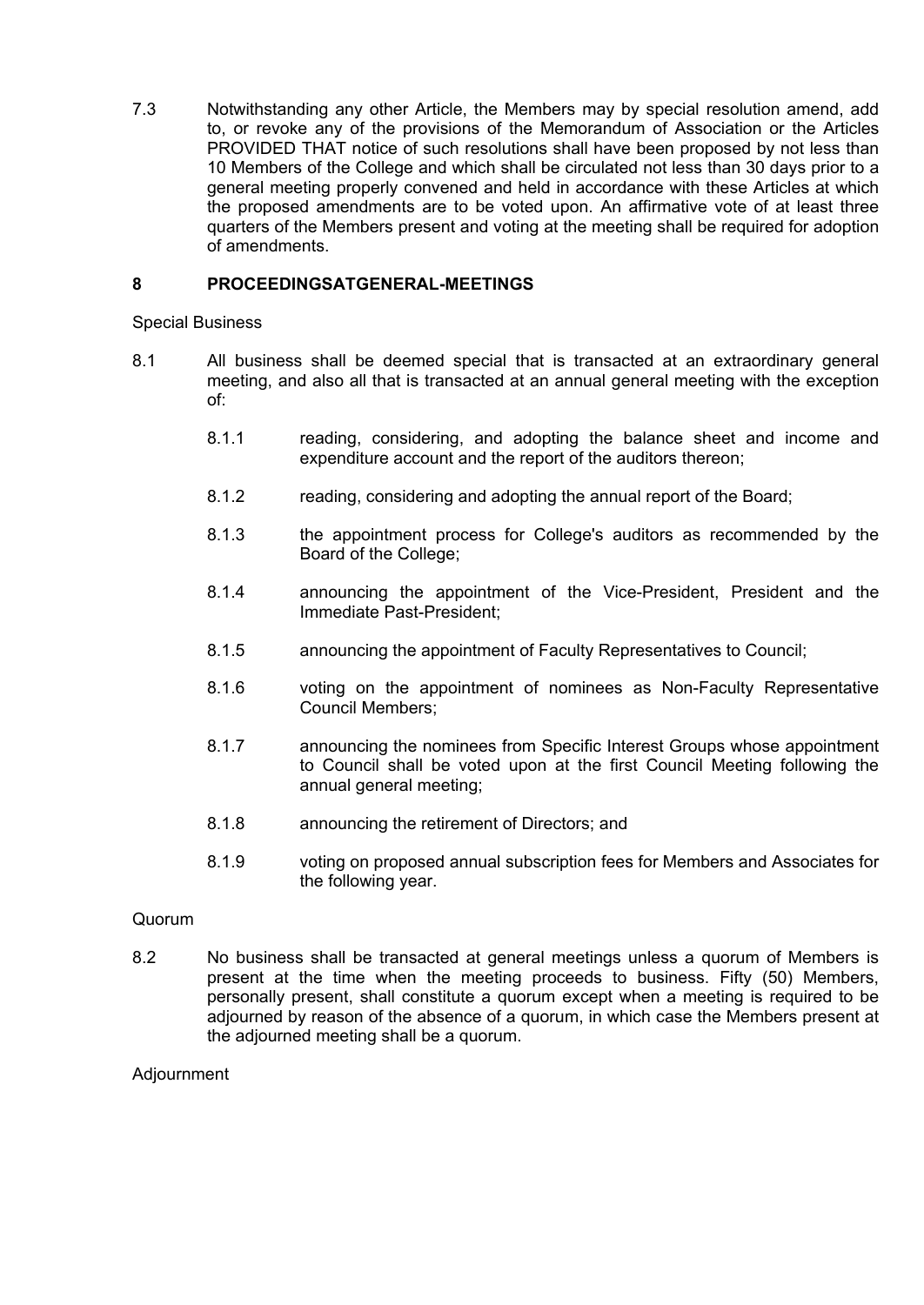- 8.3 If within half an hour from the time appointed for the meeting a quorum is not present, the meeting, if convened upon the requisition of Members, shall be dissolved; in any other case it shall stand adjourned to the same day in the next week at the same time and place, or to such other day and at such other time and place as the Directors may determine, and if at the adjourned meeting a quorum is not present within half an hour from the time appointed for the meeting, the Members present shall be a quorum.
- 8.4 The Chairman shall preside as chairman at every general meeting of the College, or if there is no such Chairman or if he is not present within 15 minutes after the time appointed for the holding of the meeting or is unwilling to act, the Directors present shall elect one of its number to chair the meeting.
- 8.5 If at any meeting no Director is willing to act as chairman or if no Director is present within 15 minutes after the time appointed for holding the meeting, the Members present shall choose one of their number to chair the meeting.
- 8.6 The chairman may with the consent of any meeting at which a quorum is present (and shall, if so directed by the meeting), adjourn the meeting from time to time and from place to place, but no business shall be transacted at any adjourned meeting other than the business left unfinished at the meeting from which the adjournment took place. When a meeting is adjourned for 30 days or more, notice of the adjourned meeting shall be given as in the case of an original meeting. Save as aforesaid, it shall not be necessary to give any notice of an adjournment or of the business to be transacted at an adjourned meeting.
- 8.7 Conduct of Polls
	- 8.7.1 At any general meeting a resolution put to the vote of the meeting shall be decided on a show of hands unless a poll is (before or on the declaration of the result of the show of hands) demanded:
		- (a) by the Chairman; or
		- (b) by at least eight Members present in person.
	- 8.7.2 Unless a poll is demanded, a declaration by the Chairman that a resolution has, on a show of hands, been carried or carried unanimously or by a particular majority or lost, and an entry to that effect in the book containing the minutes of proceedings of the College shall be conclusive evidence of the fact without proof of the number or proportion of the votes recorded in favour of or against such resolution.
	- 8.7.3 The demand for a poll may be withdrawn.
	- 8.7.4 Except as provided below, if a poll is duly demanded it shall be taken in such manner as the chairman directs and the result of the poll shall be deemed to be the resolution of the. meeting at which the poll was demanded.
	- 8.7.5 Where there is an equality of votes, whether on a show of hands or on a poll, the chairman of the meeting at which the show of hands takes place or at which the poll is demanded, shall be entitled to a second or casting vote.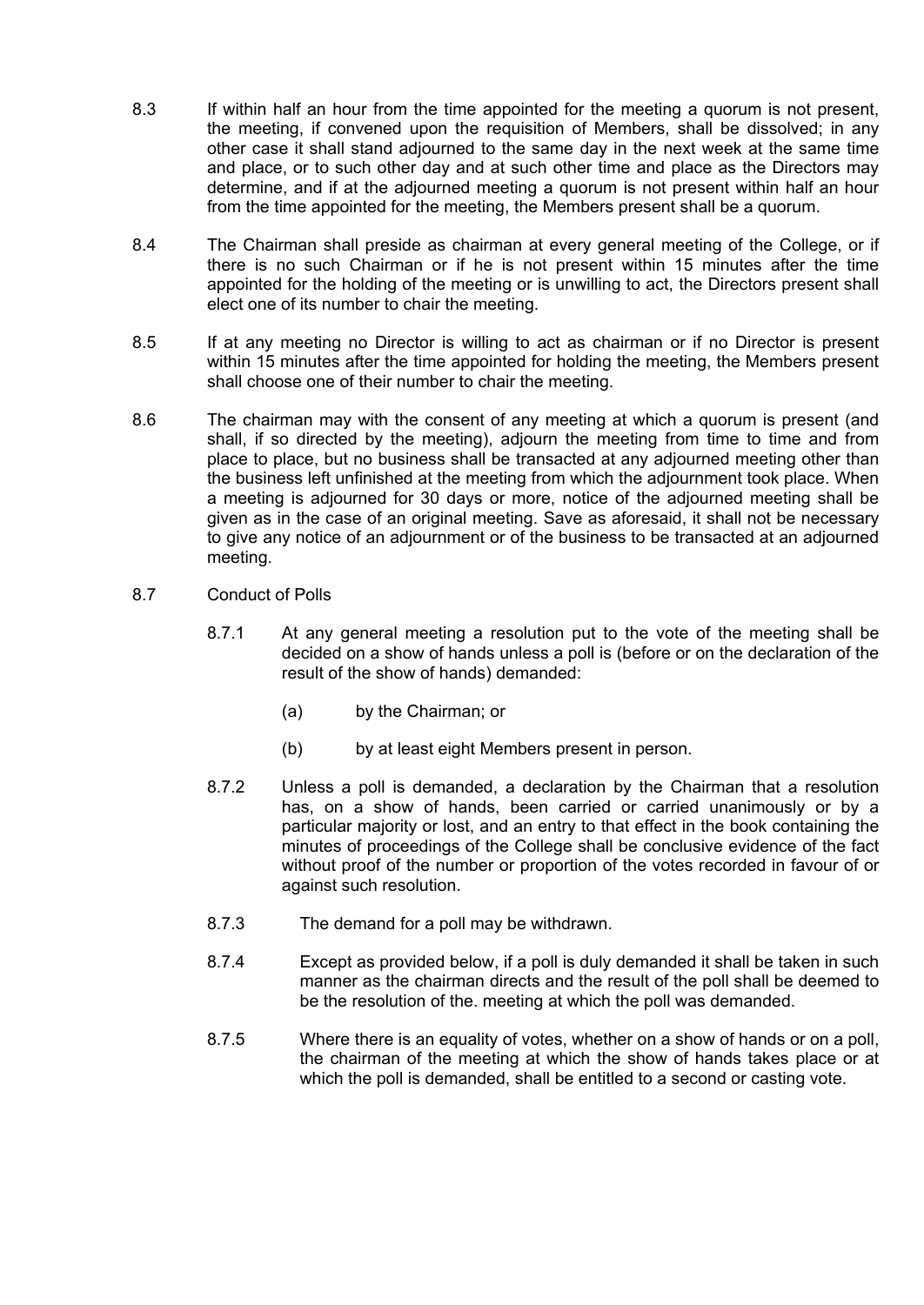- 8.7.6 A poll demanded on the election of a chairman, or on a question of adjournment shall be taken forthwith. A poll demanded on any other questions shall be taken at such time as the chairman of the meeting directs, and any business other than that upon which a poll has been demanded may be proceeded with pending the taking of a poll.
- 8.7.7 Subject to section 141 of the Act, a resolution in writing signed by all the Members for the time being entitled to attend and vote on such resolution at a general meeting shall be as valid and effective for all purposes as if the resolution had been passed at a general meeting of the company duly convened and held, and if described as a special resolution shall be deemed to be a special resolution within the meaning of the Act.

# **9 THE BOARD**

Board Composition

- 9.1 The number of Directors shall not be less than 11 or more than 14 and shall be comprised of:
	- 9.1.1 the President, the Vice-President and the Immediate Past-President;
	- 9.1.2 at least eight (8) Council Members elected to the Board in accordance with Article 9.5; and
	- 9.1.3 a maximum of two (2) external persons who are neither Members nor Registered Medical Practitioners in the specialty of General Practice appointed to the Board pursuant to Article 9.6 ("External Directors").
- 9.2 The Board may invite such persons as it deems fit to attend and participate in Board meetings PROVIDED HOWEVER THAT such invitees shall not be entitled to vote on any matters thereat and shall leave any such meeting at the request of the Chairman where he deems, in his absolute discretion, that any matter for discussion is of sufficient importance as to request that some or all invitees be excused either permanently or temporarily.
- 9.3 The Senior Management Team and, such other members of ICGP Management as the Chief Executive Officer and/or Chairman may request, shall (save for exceptional circumstances) be in attendance at all Board meetings.

Appointment/Election to the Board

- 9.4 The Vice-President, President and Immediate Past-President shall serve as Directors during their respective terms of office. Each person who is elected as Vice-President shall serve on the Board until such time as his or her year in office as Immediate Past-President ceases.
- 9.5 Subject to Article 9.1, there shall be at least eight (8) Council Members elected to the Board by Council (the "Council Board Appointees"). Council Members shall use an "electoral college" voting procedure for determining which Council Members shall-be appointed to the Board in any given year. The President or, in his or her absence, the Vice President shall preside over the voting of Council Members to the Board as Council Board Appointees which shall be carried out at all times in accordance with the Bye-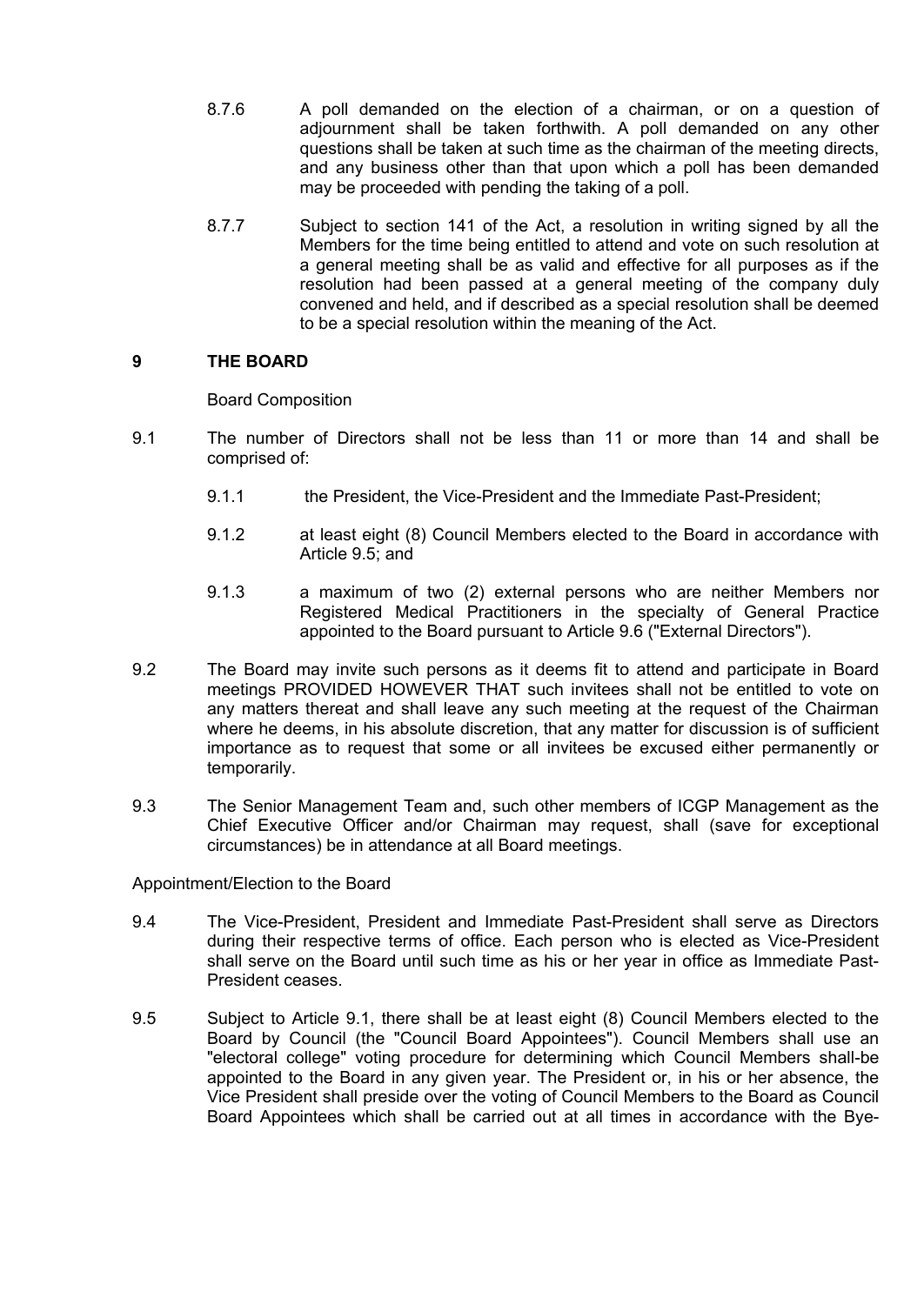Laws. The President (or Vice-President as the case may be) shall have authority to determine how the voting procedure is applied and how the Bye-Laws are interpreted in that respect and his decision shall be final and binding.

9.6 The Nominations Committee shall be responsible for identifying, interviewing and proposing up to a maximum of two external candidates to the Board for election as the External Directors. Such candidates must be external to the College and the medical profession generally. The Nominations Committee, in deciding on the suitability for such additional persons for election to the Board, shall ensure that any candidate shall have sufficient expertise in one or more of the following vocations (health policy or academia, finance, legal, HR, project management). If the Board by majority approves of any proposed candidate, that candidate will be appointed to the Board as an External Director. If the Board votes against appointing such nominee to the Board, the Nominations Committee shall seek to identify other candidates for proposal to the Board to fill any such vacancy.

### Borrowing Powers

9.7 The Directors may exercise all the powers of the College to borrow money and to mortgage or charge its undertaking and property or any part thereof, and to issue debentures, debenture stock and other securities, whether outright or as security for any debt, liability or obligation of the College or of any third party.

Powers and Duties of Directors

- 9.8 A Director shall not be entitled to remuneration for services rendered to the College but may be paid expenses properly incurred in connection with the business of the College.
- 9.9 Subject to Articles 9.10 and 9.11, the ultimate decision making body of the College shall be the Board which shall have the following core functions:
	- 9.9.1 in conjunction with the Senior Management Team and in consultation with Council, determining the strategic direction of the College;
	- 9.9.2 reviewing, approving and monitoring the implementation of strategic and business plans for the College and designating the relevant power and authority to Standing Committees and Project Task Groups for this purpose;
	- 9.9.3 ensuring adequate resources are in place to enable the College to continue its day to day business, and to ensure the IGGP Management Team are utilizing resources in an efficient and effective manner for this purpose;
	- 9.9.4 overseeing the appointment of the Chief Executive Officer and, in conjunction with the Chief Executive Officer, the appointment of other members of the ICGP Management Team;
	- 9.9.5 determining and reviewing the Chief Executive Officer's remuneration;
	- 9.9.6 monitoring legal and policy compliance in conjunction with the Senior Management Team and the relevant Standing Committees.
- 9.10 The Board may delegate the management and day to day running of the business of the College to ICGP Management who may pay all expenses incurred in promoting and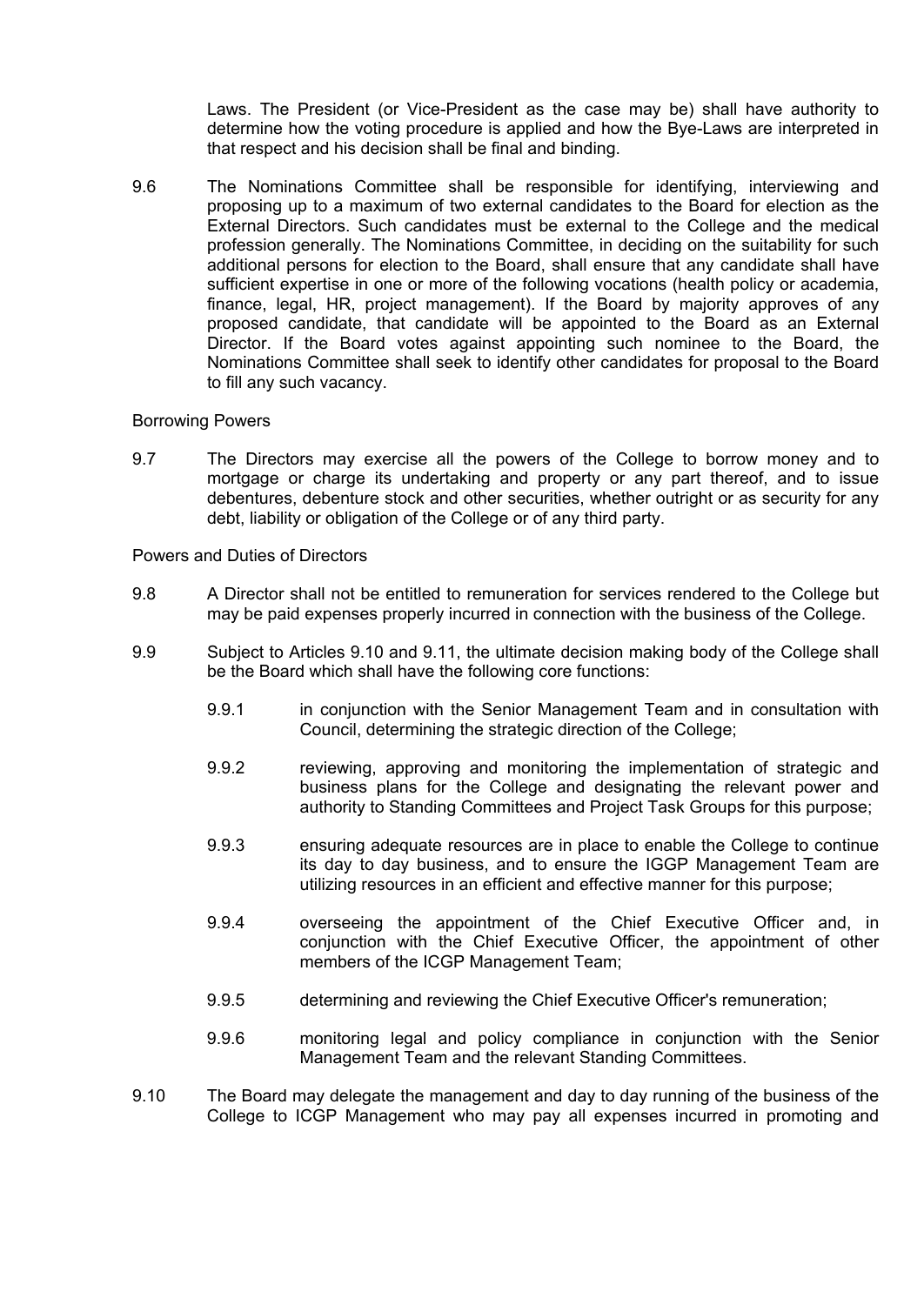registering the College, and may exercise all such powers of the College as are not by the Acts or by these Articles required to be exercised by the College in general meeting, subject nevertheless to:

- 9.10.1 the provisions of the Acts and these Articles;
- 9.10.2 to such directions, being not inconsistent with the aforesaid provisions, as may be given by the College in general meeting (but no direction given by the College in general meeting shall invalidate any prior act of the Board or ICGP Management which would have been valid had the direction not been given); and
- 9.10.3 ICGP Management obtaining the prior consent of the Board before carrying out or performing any Restricted Transactions (or procuring any of the foregoing).
- 9.11 The Board shall account to the Council at each annual general meeting and, at the request of the Council, at certain Council meetings, for any decisions or actions the Board, ICGP Management Team or any Standing Committee or Project Task Group has taken (including consent to any Restricted Transactions). The Council may if it so determines (and if possible to do so) request that any decisions or actions taken by the Board be reversed, amended, approved or implemented and the Board shall be bound to follow such directions. For these purposes, the Board shall provide Council, in advance of each annual general meeting, with a report of its activities for the previous year.
- 9.12 The Directors may from time to time and at any time by power of attorney appoint any company, firm or person or body of persons, whether nominated directly or indirectly by the Directors, to be the attorney or attorneys of the College for such purposes and with such powers, authorities and discretions (not exceeding those vested in or exercisable by the Directors under these Articles) and for such period and subject to such conditions as they may think fit, and any such powers of attorney may contain such provisions for the protection and convenience of persons dealing with any such attorney as the Directors may think fit, and may also authorise any such attorney to delegate all or any of the powers, authorities and discretions vested in him.
- 9.13 All cheques promissory notes drafts bills of exchange and other negotiable instruments, and all receipts for moneys paid to the College, shall be signed," drawn, accepted, endorsed or otherwise executed, as the case may be, by such person or persons and in such manner as the Directors shall from time to time by resolution determine.
- 9.14 Any Director, or member of Senior Management if the Board so resolve for this purpose, shall have the power to authenticate any documents affecting the constitution of the College, and any resolutions passed by the College or. the Board, and any books, records, documents and accounts related to the affairs of the College, and to certify copies thereof or extracts therefrom as true copies and extracts.
- 9.15 A document purporting to be a copy of a resolution of the Board, or an extract from the minutes of a meeting of the Board, which is certified as such in accordance with the foregoing provisions will be conclusive evidence in favour of all persons dealing with the College, upon the fate thereof, that such resolution has been duly passed, or as the case may be, that such extract is true and accurate record of the duly constituted meeting of the Board.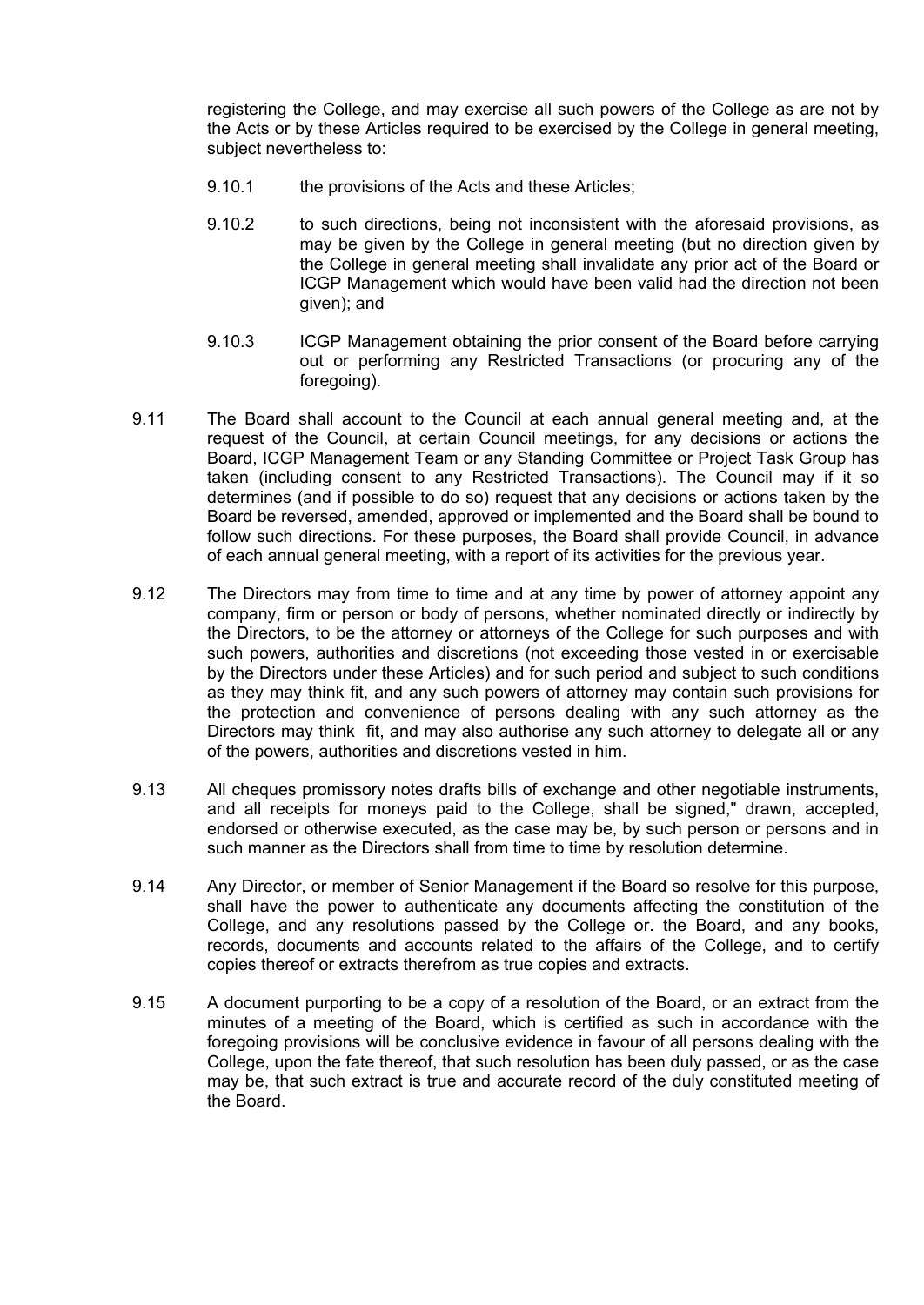- 9.16 The Board shall cause minutes to be made in books to be provided for the purpose of recording:
	- 9.16.1 all appointments of officers made by the Board;
	- 9.16.2 the names of the Directors and all other attendees present at each meeting of the Board; and
	- 9.16.3 all resolutions and proceedings at all meetings of the College and of the Board.
- 9.17 The Board shall maintain the statutory books of the College in accordance with its requirements under the Acts.
- 9.18 Bye-Laws may be adopted, amended or rescinded by the Board for governing the admission and expulsion of Members, determining the Restricted Transactions to which ICGP Management requires the consent of the Board to perform, the method of electing and appointing its Members and officers, the holding of meetings of the Members and of the Board and generally for the management of the business, affairs and governance of the College. These Bye-Laws may be passed by the Board subject to approval by a majority of the Members at general meetings. When passed subject to approval, the Bye-Laws shall indicate when they will become effective provided that no regulation shall be made under this Article which would amount to such an alteration of these Articles as would only be made by special resolution passed in accordance with the Act.

### **Disqualification**

- 9.19 The office of director shall be automatically vacated if the Director:
	- 9.19.1 without the consent of the College in general meeting holds any other office or place of profit under the College; or
	- 9.19.2 is adjudged bankrupt in the State or in Northern Ireland or Great Britain or makes any arrangement or composition with his creditors generally; or
	- 9.19.3 is disqualified from acting as director; or
	- 9.19.4 becomes of unsound mind; or
	- 9.19.5 resigns his office by notice in writing to the College; or
	- 9.19.6 ceases to be a Member for whatever reason (including for non-payment of subscription fees); or
	- 9.19.7 is struck off or suspended from the General Register of Medical . Practitioners (or such other similar body as the Board may determined); or
	- 9.19.8 is convicted of an indictable offence unless the Directors otherwise determine; or
	- 9.19.9 is directly or indirectly interested in any contract with the College and fails to declare the nature of his interest in the manner required by section 194 of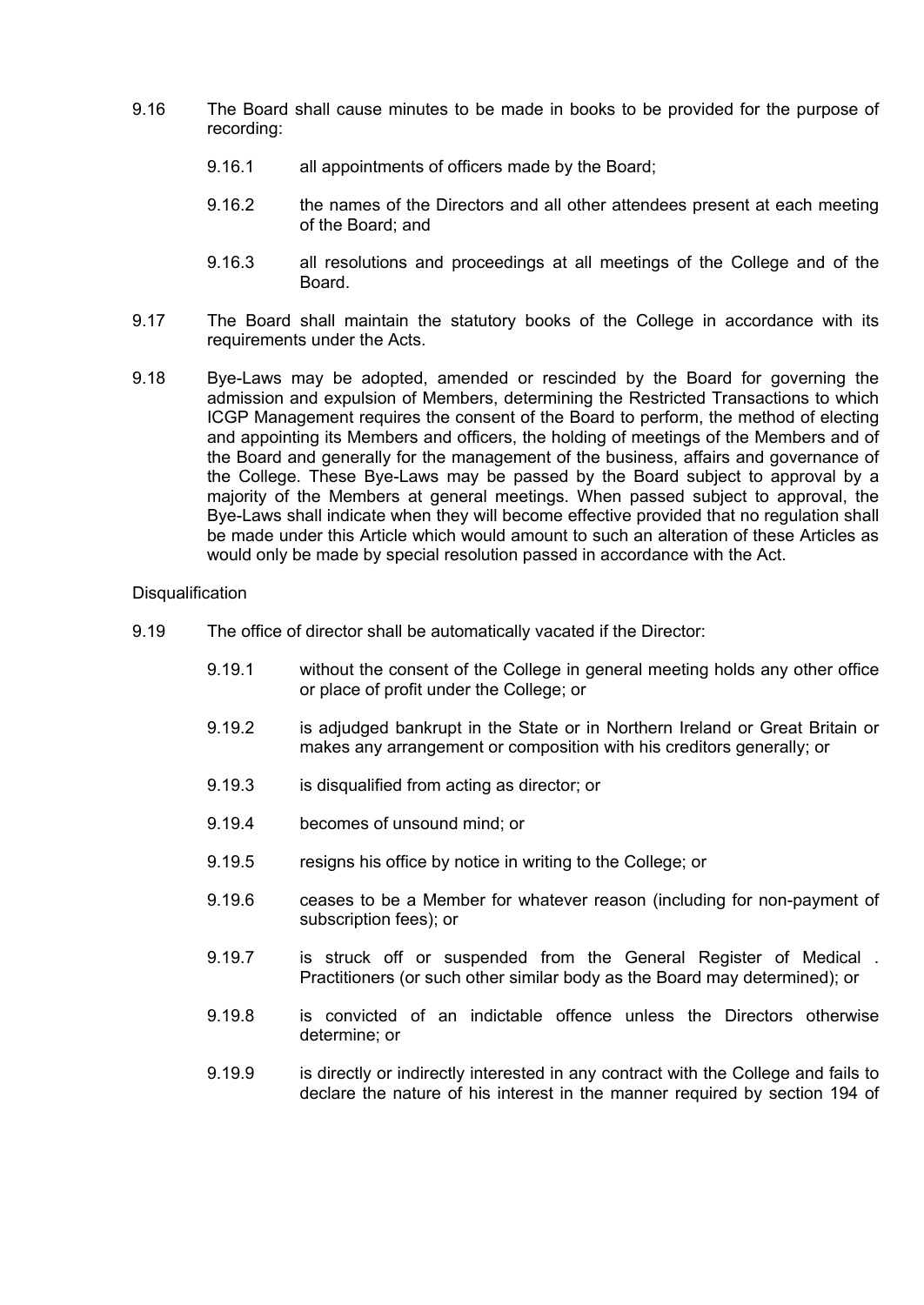the Companies Act 1963 as amended by section 47(3) of the Companies Act 1990.

### Voting on Contracts

9.20 A Director may not vote in respect of any contract in which he is interested or any matter arising thereout.

## Tenure/Rotation

First Directors/First Board

- 9.21 At the date of adoption of these Articles ("Date of Adoption"), the first Board (the "First Board") shall be comprised of those persons elected to the Executive at the Council Meeting immediately following the annual general meeting of the College prior to the Date of Adoption (including the President, Vice-President, Immediate Past-President and eleven (11) Council Board Appointees) (the "First Directors").
- 9.22 At each of the first three annual general meetings following the Date of Adoption, one third of the First Board (or as near thereto rounding down) shall retire from office. For these purposes, the Directors required to retire:
	- 9.22.1 at the first annual general meeting following the Date of Adoption, shall be the Immediate Past-President and thereafter determined by lot unless otherwise agreed between themselves (save for the Vice-President, President and Chairman who shall not be required to retire);
	- 9.22.2 at the second annual general meeting following the Date of Adoption, shall be the then Immediate Past-President and such other First Directors as determined by lot unless otherwise agreed between themselves (save for the then Vice-President, the then President and the Chairman who shall not be required to retire); and
	- 9.22.3 at the third annual general meeting following the Date of Adoption, the remaining First Directors (including the Chairman and the then Immediate Past-President) who have not yet retired in accordance with Articles 9.22.1 and 9.22.2.
- 9.23 Any retiring First Directors shall be eligible for re-election and if re-elected shall be deemed to be serving their second Term.

Term of Office and Retirement

- 9.24 Save for Article 9.22, Article 9.25 or if a Director resigns or is removed from office, the office of Director shall be for a three year term (the "Term") and the Directors may serve for two consecutive Terms (for these purposes, any of the First Directors who retire after one or two years shall be deemed to have served their first Term).
- 9.25 Any External Directors who are appointed to the Board otherwise than at an annual general meeting shall be deemed (for the purpose of determining the length of their Term only and for no other purpose) to have commenced their Term from the date of the annual general meeting immediately preceding their appointment.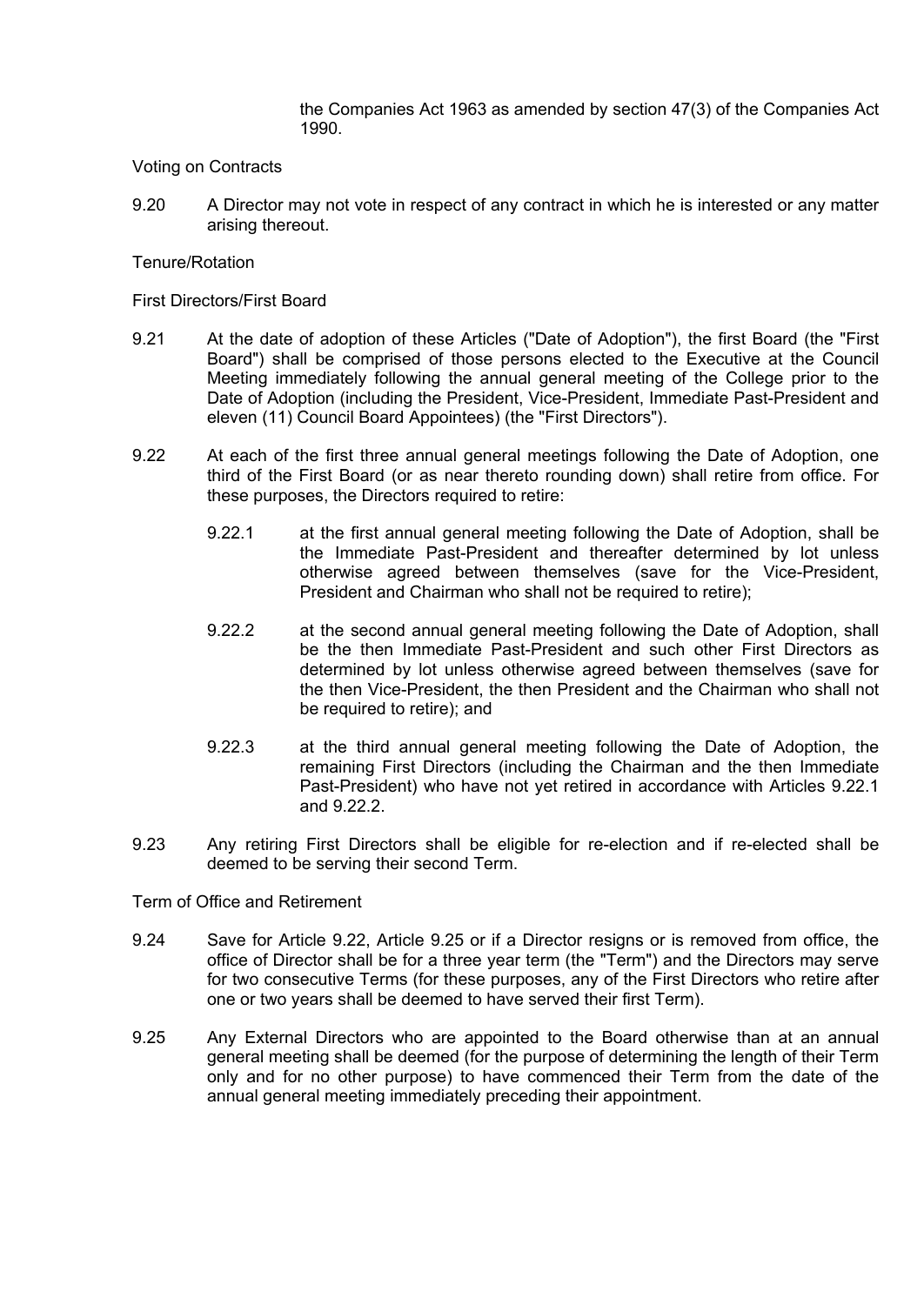- 9.26 At the fourth annual general meeting following the Date of Adoption and in every subsequent annual general meeting, the outgoing Immediate Past-President and each of the Directors who have been in office for a full Term shall retire from office.
- 9.27 All retiring Directors (including the First Directors in accordance with Article 9.23) shall be eligible for re-election for a second Term provided that no Director may serve for more than two consecutive Terms. Any Director who has served two consecutive Terms in office shall only be eligible for re-election to the Board once no less than three years have elapsed since that Director's retirement following the second of such Terms.
- 9.28 The Council shall appoint such number of Council Board Appointees to fill any officevacated by a retiring Council Board Appointee,-or-in-default,-the-retiring Council Board Appointee shall, if offering himself for re-election, be deemed to have been re-elected (subject to these Articles), unless at such meeting it is expressly resolved not to fill such vacated office.
- 9.29 As soon as reasonably practical after the retirement of an External Director, the Nominations Committee shall identify and propose candidates to the Board to fill the office vacated by the retiring External Director. If the Nominations Committee fail to identify a suitable replacement, or, if when retiring the External Director offers himself for re-election and his re-election is approved by a majority of the Board, such External Director shall be deemed to have been re-elected (subject to these Articles).
- 9.30 No person other than a Director retiring at the meeting shall, unless recommended by the Directors or the Nominations Committee, be eligible for election to the office of Director at any general meeting.
- 9.31 The College may from time to time by ordinary resolution increase or reduce the number of Directors.
- 9.32 The College by ordinary resolution of which extended notice has been given in accordance with section 142 of the Act, or a majority of the Board, may remove any Director before the expiration of his Term, notwithstanding anything in these Articles or in any agreement between the College and such Director.
- 9.33 If a Director is removed or retires from office prior to expiry of that Director's Term and:

(i) that Director is an External Director, the Nominations Committee shall identify candidates for proposal to the Board; or

(ii) that Director was a Council Board Appointee (or Vice-President, President or Immediate Past-President), then Council shall convene a meeting for the purpose of appointing another Council Board Appointee,

in each case, for the purpose of filling the vacancy, as soon as reasonably practicable following such removal or retirement. Any Director appointed in accordance with this Article, shall (for the purpose of determining the length of their Term only and for no other purpose) be deemed to have commenced their Term at the annual general meeting immediately preceding their appointment.

Proceedings of Directors.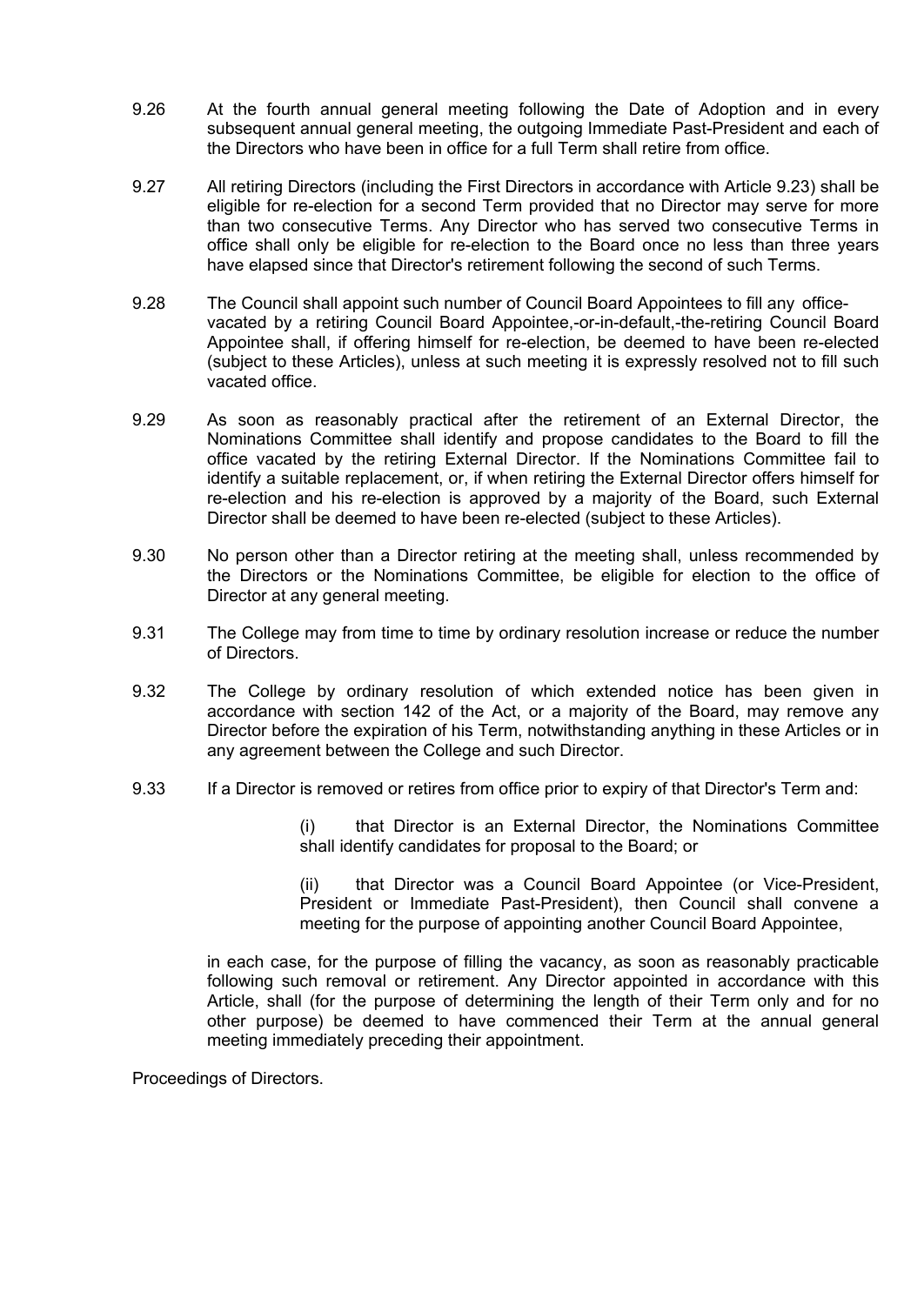- 9.34 The Directors may meet together for the despatch of business, adjourn and otherwise regulate their meetings as they think fit. Save as otherwise set out in these Articles, questions arising at any meeting shall be decided by a majority of votes. Where there is an equality of votes, the Chairman shall have a second or casting vote. A Director may, and the Secretary on the requisition of a Director shall, at any time summon a meeting of the Directors. If the Directors so resolve it shall not be necessary to give notice of a meeting of Directors to any Director who being resident in the State is for the time being absent from the State.
- 9.35 The quorum necessary for the transaction of the business of the Directors may be fixed by the Directors and unless so fixed shall be 7. Notwithstanding this, Board meetings shall not proceed unless:
	- 9.35.1 the Chief Executive Officer is present (it being recognised that the Chief Executive Officer is not a Director and shall not be counted as one of the 7 Directors required to be present to form a quorum); and
	- 9.35.2 the 7 Directors present includes either the President or the Chairman.
- 9.36 Contemporaneous linking by telecommunications

Only in exceptional and/or extraordinary circumstances (where the matters to be discussed at a Board meeting are of such critical importance that the meeting cannot reasonably be postponed or delayed) shall the following provisions apply. For these purposes, the Chairman shall have sole discretion to determine whether such circumstances exist:

(i) the contemporaneous linking together by telephone or other means of audio or visual communication of a number of Directors not less than the quorum shall be deemed to constitute a meeting of the Board or committee of Directors (as the case may be), and all the provisions in these Articles as to Board or committee meetings of the Directors shall apply to such meetings.

(ii) each of the Directors taking part in the meeting must be able to hear each of the other Directors taking part.

(iii) at the commencement of the meeting each Director must acknowledge his presence and that he accepts that the conversation shall be deemed to be a meeting of the Board or committee of Directors (as the case may be).

(iv) a Director may not cease to take part in the meeting by disconnecting his telephone or other means of communication unless he has previously obtained the express consent of the chairman of the meeting, and a Director shall be conclusively presumed to have been present and to have formed part of the quorum at all times during the meeting unless he has previously obtained the express consent of the chairman of the meeting to leave the meeting as aforesaid

(v) a minute of the proceedings at such meeting by telephone or other means of communication shall be sufficient evidence of such proceedings and of the observance of all necessary formalities if certified as a correct minute by the chairman of the meeting.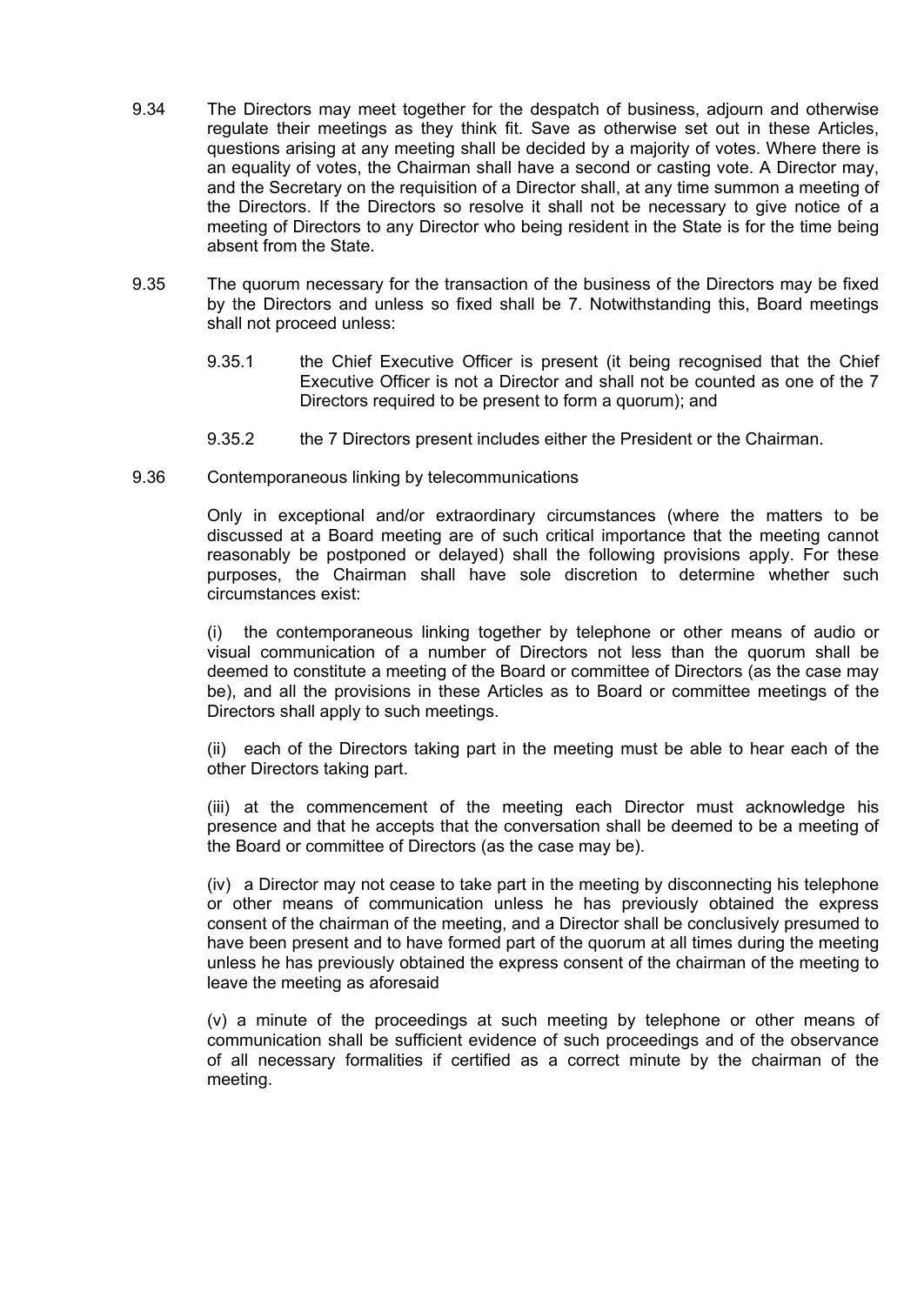- 9.37 The continuing Directors may act notwithstanding any vacancy in their number but, if and so long as their number is reduced below the number fixed by or pursuant to these Articles of the College as the necessary quorum of Directors, the continuing Directors or Director may act for the purpose of increasing the number of Directors to that number or of summoning a general meeting of the College, but for no other purpose.
- 9.38 The Directors shall, at the first meeting following the retirement or departure of the previous Chairman (or, in respect of the First Board, following the Date of Adoption), elect a chairman of the Board and determine the period for which he is to hold office. Only Directors who are Members may stand for election as Chairman and the procedure for electing the Chairman shall be carried out in accordance with the Bye- Laws. Those Directors who are not Members shall be entitled to vote in the election to appoint the Chairman.
- 9.39 If at any meeting the Chairman is not present within 15 minutes after the time appointed for holding the same (or if no Chairman has yet been appointed), the Directors present may choose one of their number to be chairman of the meeting.
- 9.40 A resolution in writing, signed by all the Directors for the time being entitled to receive notice of a meeting of the Directors, shall be as valid as if it had been passed at a meeting of the Directors duly convened and held.

Standing Committees and Project Task Groups

- 9.41 After the Date of Adoption, the Directors shall ensure that the following Standing Committees have been established to achieve, inter alia, the following general objectives:
	- (i) Finance Committee: to oversee the efficient financial management of the College;
	- (ii) Education Governance Committee: to promote, encourage and recognise the educational development of Members and participants in the College's educational programmes;
	- (iii) Research Committee: to promote and encourage worthwhile research in General Practice;
	- (iv) Membership Services Committee: to encourage, foster and co¬ordinate Membership growth, participation and activity at Faculty level;
	- (v) Postgraduate Training Committee: to oversee basic and higher training, trainee placement, job recognition and accreditation;
	- (vi) Quality and Standards Committee: to develop and implement appropriate standards and quality measure for General Practitioners and patients;
	- (vii) Communications Committee: for determining and overseeing the College's communication policies and practices with internal and external stakeholders;
	- (viii) Audit Committee: to oversee risk management, financial management practices, internal control mechanisms and regulatory compliance and to develop and implement procedures for improvement in these areas; and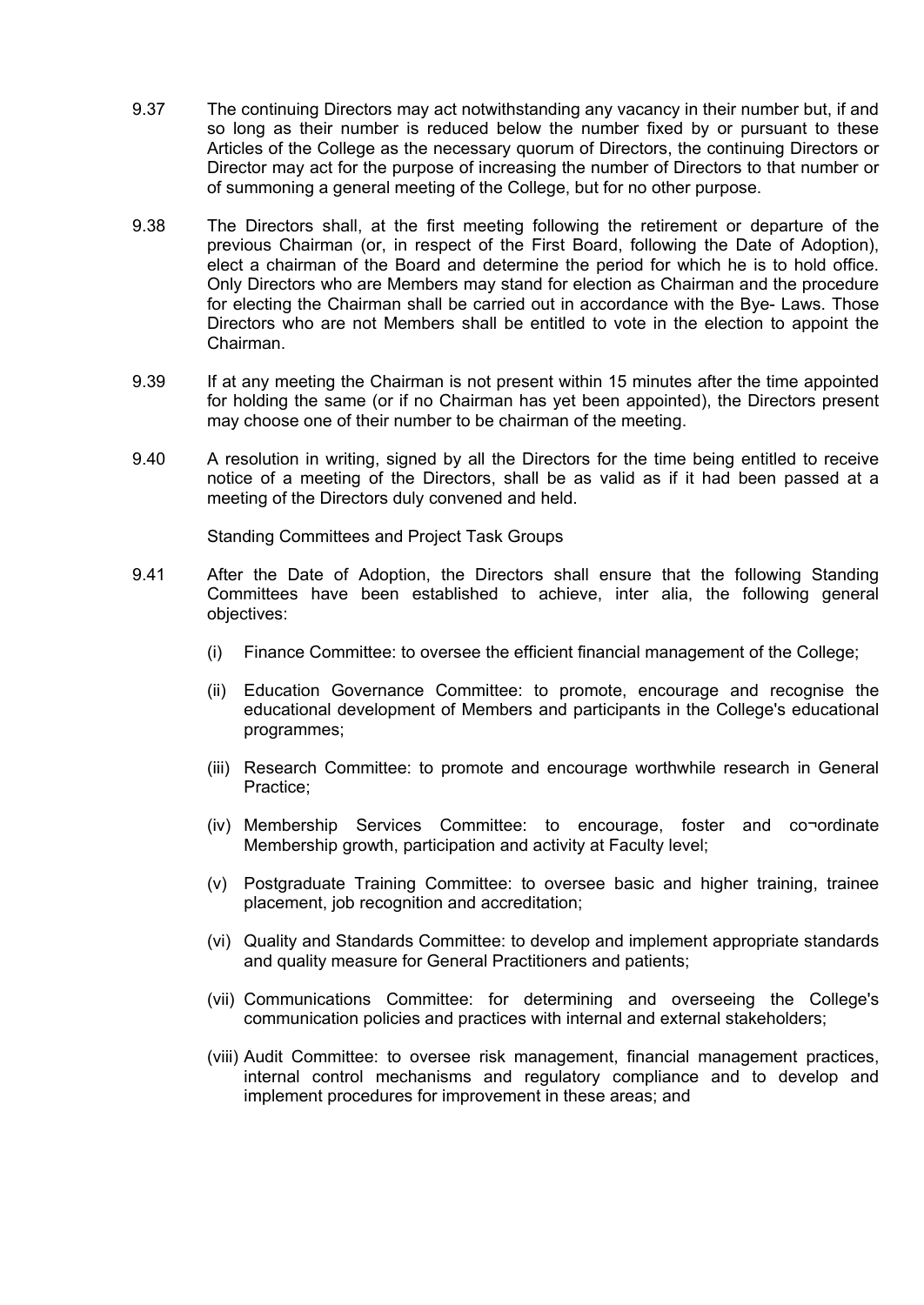- (ix) Nominations Committee: to identify, interview and select external candidates for Board, Council and Standing Committee appointments.
- 9.42 Thereafter, the Board may from time to time as it sees fit increase or decrease the number of Standing Committees and, if it so resolves, establish and determine the objectives for any new Standing Committees or disband any existing Standing Committees.
- 9.43 The Standing Committees shall comprise Council Members, ICGP Management and any other external persons that the Board in its absolute discretion considers appropriate and the Board shall procure that all Council Members have the opportunity to sit on at least one Standing Committee.
- 9.44 The Board shall monitor the activities of each Standing Committee and shall delegate sufficient powers and authority to the Standing Committees to enable those Standing Committees to achieve their respective objectives.
- 9.45 The Board shall ensure that each Standing Committee has a Terms of Reference and shall ensure that each Standing Committee is performing its functions in accordance with its Terms of Reference. Each Standing Committee shall, in the exercise of the powers so delegated, conform to any regulations or Terms of Reference that may be imposed on it by the Directors.
- 9.46 Each Standing Committee shall be responsible for reporting to the Board on all issues discussed at a Standing Committee's meetings, the performance, compliance or operation by the College in each Standing Committee's delegated function area and to ultimately make recommendations to the Board for improvement in those areas. Minutes shall be kept of all meetings of Standing Committees for this purpose which shall be provided to the Board for inspection.
- 9.47 The Board shall elect a chairman of each Standing Committee to chair its meetings. Only Council Members who have been appointed to a Standing Committee may act as chairman of a Standing Committee. If the chairman of a Standing Committee is not present within 15 minutes after the time appointed for the holding of a meeting of the Standing Committee, the committee members present may choose one of its numl5^to~be~chairman"of that particular meeting—
- 9.48 A Standing Committee may meet and adjourn as it thinks proper. Questions arising at any meeting shall be determined by a majority of votes of the members present, and when there is an equality of votes, the chairman shall have a second or casting vote.
- 9.49 All acts done by any meeting of the Directors or of a Standing Committee shall, notwithstanding that it is afterwards discovered that there was some defect in the appointment of any such Director or member of a Standing Committee, or that they or any of them were disqualified, be as valid as if every such person had been duly appointed and was qualified to be a Director or member of a Standing Committee (as the case may be).

Project Task Groups

9.50 In-addition to the Standing Committees, the Directors may delegate any of their powers to Project Task Groups consisting of such Council Members, ICGP Management or any other external persons that the Board in its absolute discretion considers appropriate.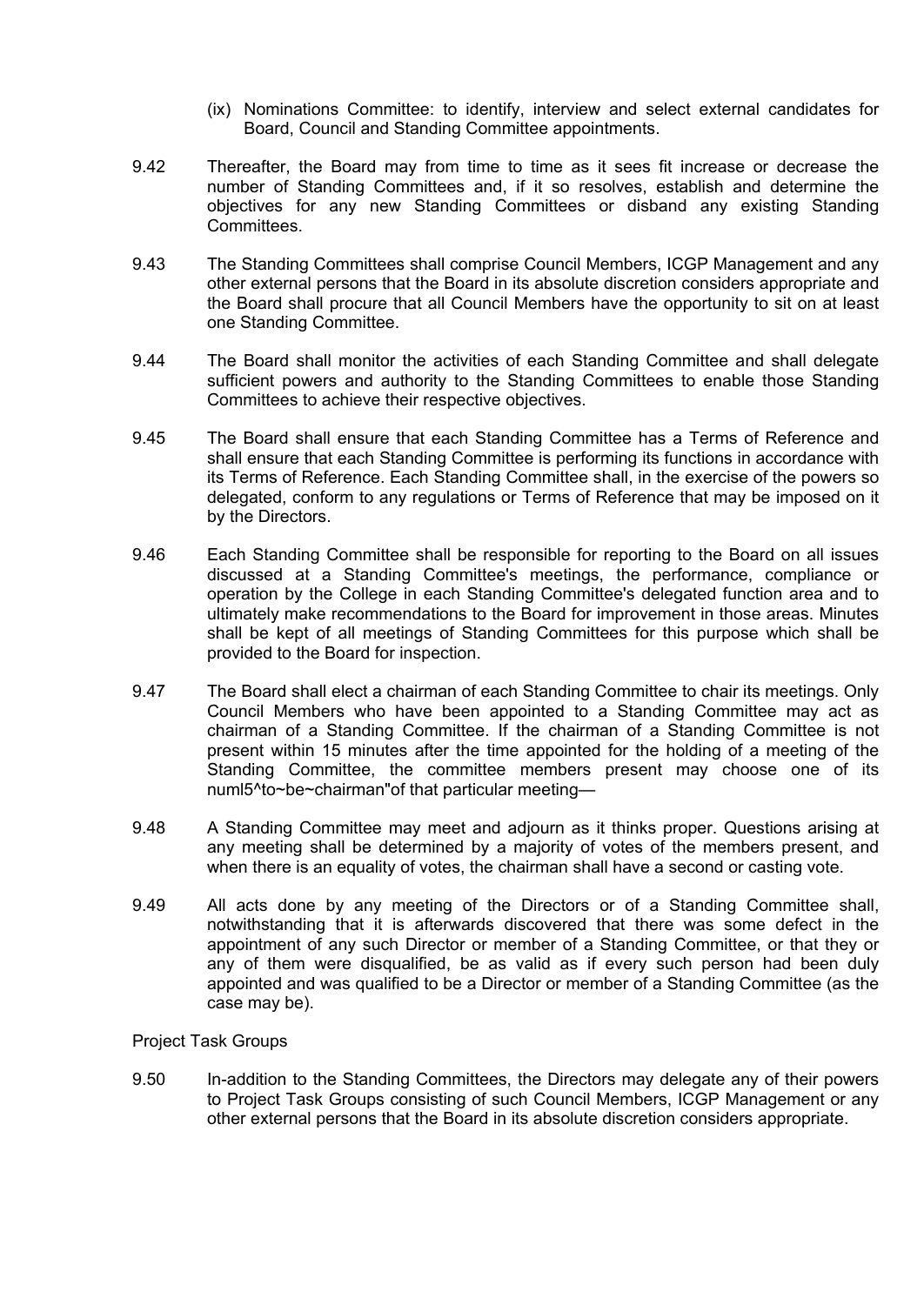- 9.51 Project Task Groups shall be established solely for specific functions or to perform specific tasks within set time frames determined by the Board and shall immediately disband upon completion of those functions or otherwise at the discretion of the Board.
- 9.52 The Board shall be solely responsible for establishing and disbanding Project Task Groups, appointments to Project Task Groups, defining the scope of each Project Task Group's powers and functions and monitoring the activities and performance of each Project Task Group.

## **10 THE COUNCIL**

**Composition** 

- 10.1 The Council shall be comprised of:
	- (i) that number of Faculty Representatives as determined in the Bye-Laws which each Faculty may elect to Council PROVIDED THAT no Faculty is permitted to elect more than two Faculty Representatives to Council;
	- (ii) a maximum of 5 Members (who are not also Faculty Representatives) appointed at each annual general meeting by Members ("Non-Faculty Representative Council Members"); and

(iii) nominees from Specific Interest Groups who are appointed by Council in accordance with Article 10.4 ("Specific Interest Group Council Members")

(and shall include the Vice-President President and lmmediate Past President)

Election to the Council

- 10.2 At least 14 days prior to the annual general meeting each year, each Faculty shall notify the President of its Faculty Representative(s) to represent that Faculty on Council meetings until the next annual general meeting. Each Faculty shall nominate its Faculty Representative(s) in accordance with its own governance procedures. There is no limit on the number of times a person may be appointed to represent a particular Faculty at Council Meetings. At the annual general meeting each year, the Faculty Representatives appointed to Council for the forthcoming year shall be announced.
- 10.3 Nominations for the appointment of Members as Non-Faculty Representative Council Members to Council shall be carried out in accordance with the Bye-Laws. Those nominees who are put forward for election at each annual general meeting shall be appointed to Council if a majority of Members vote in favour of their appointment at the annual general meeting.
- 10.4 The Board may invite Specific Interest Groups to propose one nominee from each Specific Interest Group for election to Council as a Specific Interest Group Council Member. At the first Council Meeting following the annual general meeting in each year, the newly appointed Council Members shall vote on whether such nominees shall be appointed as Specific Interest Group Council Members. The nominees who receive a majority vote in favour of their appointment by the Council shall be immediately appointed as Council Member at that Council Meeting.

**Tenure**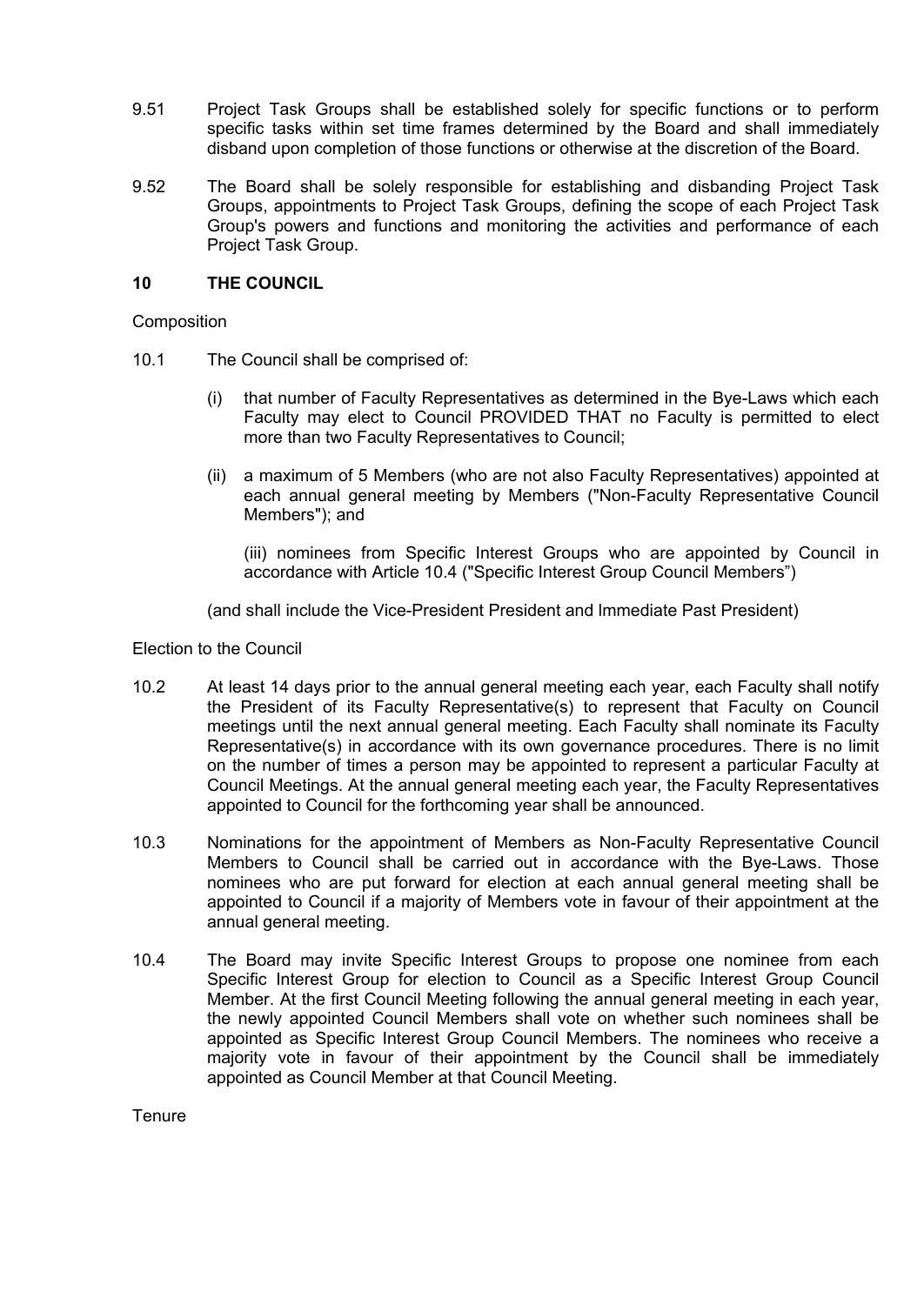- 10.5 Subject to Article 10.8, each Council Member shall sit on Council until the annual general meeting following their appointment at which they shall automatically step down.
- 10.6 A Council Meeting shall be held immediately or as soon as reasonably practicable following the annual general meeting at which those Council Members appointed to Council at that annual general meeting shall vote on:
	- 10.6.1 the appointment of nominees from Specific Interest Groups announced at the annual general meeting for appointment as Specific Interest Group Council Members; and
	- 10.6.2 the election of a Council Member as Vice-President in accordance with Article 10.9.

Vice-President, President and Immediate Past-President

- 10.7 At the Date of Adoption, the persons so appointed at the previous annual general shall be appointed as Vice-President, President and Immediate Past-President.
- 10.8 The office of Vice-President, President and Immediate Past-President shall each be for a one year term (or if earlier until the next annual general meeting) and while in office the Vice-President, President and Immediate Past-President shall automatically sit on Council and the Board. Upon the expiry of the President's term:
	- 10.8.1 he or she shall be automatically succeeded by the incumbent Vice-President; and
	- 10.8.2 he or she shall automatically be appointed as Immediate Past-President.
- 10.9 All Council Members (save for the President and Immediate Past-President) shall be eligible for election as Vice-President. Voting procedures shall at all times be carried out in accordance with the Bye-Laws.

Proceedings at Council Meetings

- 10.10 Council will hold meetings at least two times each year (in addition to the first Council Meeting held in accordance with Article 10.6).
- 10.11 Council Members may meet together for the despatch of business, adjourn and otherwise regulate their meetings as they think fit. Questions arising at any meeting shall be decided by a majority of votes. Where there is an equality of votes, the President (or, in his absence the Vice-President) shall have a second or casting vote.
- 10.12 The quorum necessary for the transaction of the business of the Council shall be no less than 12 Council Members present in person. The Directors shall (save in exceptional circumstances or where expressly permitted by the President) be required to attend all Council meetings.

Powers and Duties of Council

10.13 The principal objectives of the Council shall be: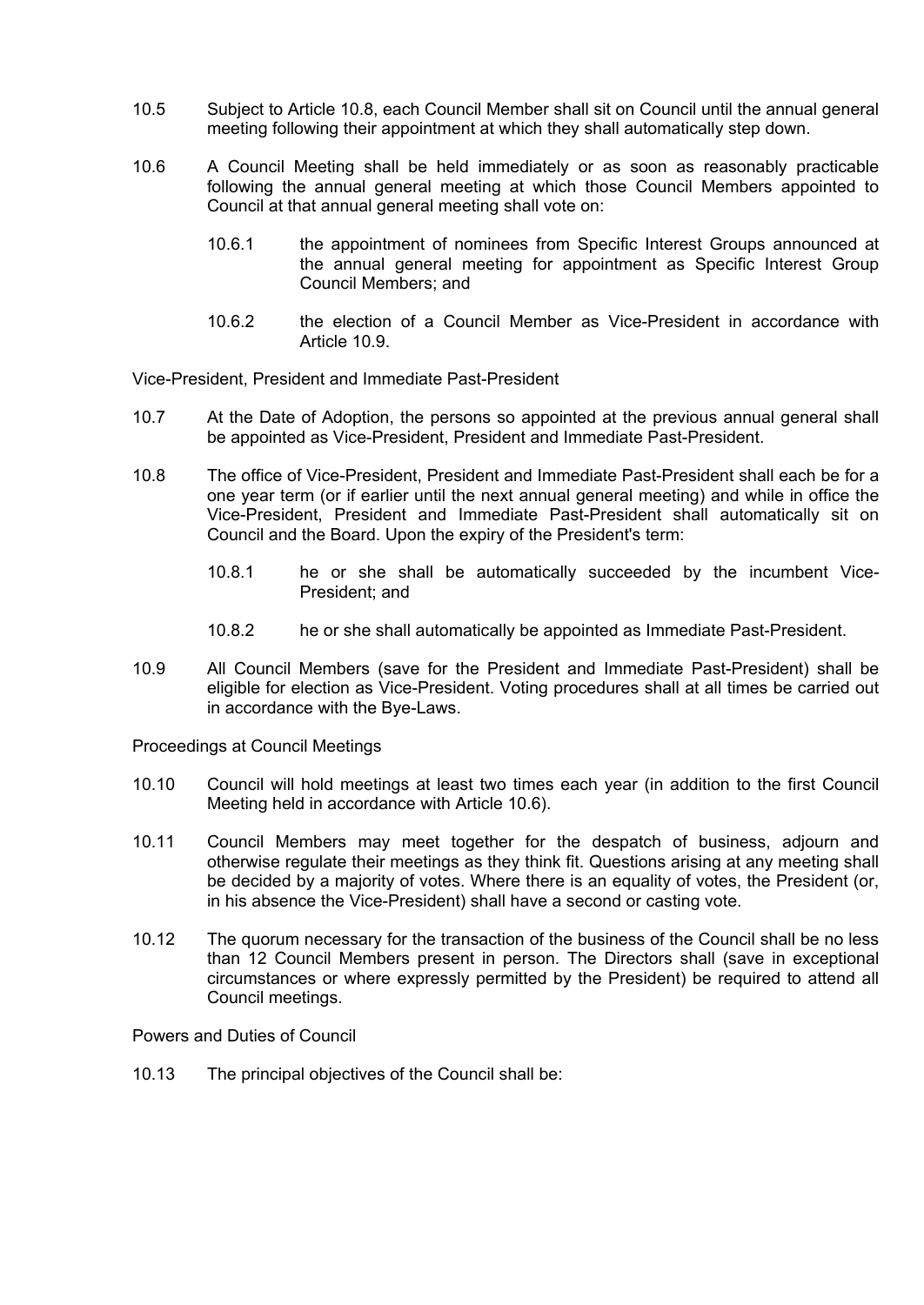- 10.13.1 to evaluate Board performance against the strategic objectives of the College;
- 10.13.2 to monitor the running of the College by the Board and to ensure that such is carried out in the best interests of the Members;
- 10.13.3 to review reports prepared by the Board and to require the Board to account to Council to explain any strategic management decisions or activities undertaken; and
- 10.13.4 to make recommendations for consideration at forthcoming Board meetings and-to-approve any decisions-taken-by-the Board or request that any decisions or actions taken by the Board (to the extend possible)-beamended, rescinded or implemented as the Council sees fit.
- 10.14 The ultimate decision making body of the College shall be the Board and any decisions of Council which purport to have any impact on the day to day running of the College need to be pre-approved by the Board prior to implementation. However, the Council ultimately monitors Board performance and any recommendations and decisions which Council makes regarding the Board's running of the College shall be implemented by the Board, save in circumstances where the Board disagrees with Councils recommendations or directions, in which case such matter shall be put to the Members at a general meeting duly convened for that purpose.

## **11 ICGP MANAGEMENT TEAM**

11.1 The ICGP Management Team comprises:

(a) the Senior Management Team which is made up of the Chief Executive Officer, the Chief Operating officer and the Medical Director and/or such other persons as the Board from time may appoint; and

(b) the Executive Management Group which is made up of the Senior Management Team, the Director of GP Training, the Director of Research and the Director of Education and/or such other persons as the Board from time may appoint.

- 11.2 The Board shall appoint such persons as it deems fit to the Senior Management Team and Executive Management Group and shall determine their length of service, remuneration and other conditions of service to the College.
- 11.3 Subject to Article 9.10, the ICGP Management Team shall be responsible for carrying out those functions delegated to it by the Board, including the day to day management and operation of the Business.
- 11.4 The Senior Management Team shall have ultimate responsibility for the decision making of the ICGP Management Team.
- 11.5 The ICGP Management Team shall meet with the Board twice a year to review the strategic direction of the College.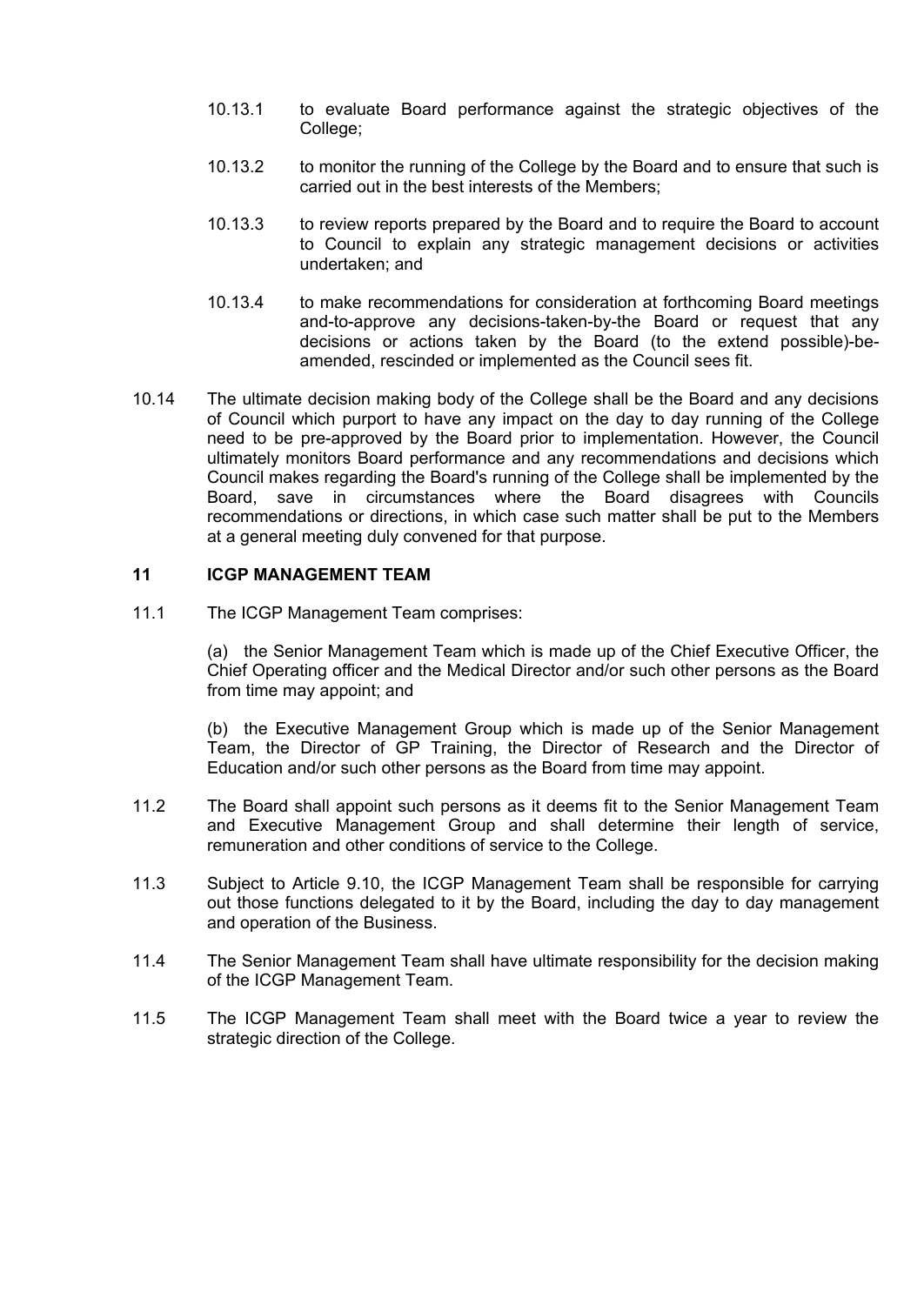# **12 SECRETARY**

- 12.1 The Chief Executive Officer shall serve as Secretary of the College for such term and at such remuneration and upon such conditions as the Board may think fit. If the Chief Executive Officer is not in a position to fill this role or the Board otherwise-determinesthat-another-person-shall serveras Secretary, the Board shall appoint such person as it, in its absolute discretion, considers appropriate. Any Secretary so appointed may be removed by the Directors.
- 12.2 A provision of the Acts or these Articles requiring or authorising a thing to be done by or to a Director and the Secretary shall not be satisfied by its being done by or to the same person acting both as Director and as, or in place of, the Secretary.

# **13 THE SEAL**

The Seal shall be used only by the authority of the Board or a committee of the Board authorised by the Directors in that behalf, and every instrument to which the seal shall be affixed shall be signed by a Director and shall be countersigned by the Secretary or by a second Director or by some other person appointed by the Board for the purpose.

## **14 FUNDS OF THE COLLEGE**

- 14.1 The income and property of the College whensoever derived shall be applied solely towards the promotion of the objects as set forth in the memorandum or in the memorandum as amended or added to in the manner heretofore provided and no Member shall have any personal claim on any of the said income or property.
- 14.2 No part of the income or property of the organisation shall be paid or transferred directly or indirectly by way of dividend, interest, bonus or otherwise by way of profit to its Members.
- 14.3 No payment shall be made by the organisation to any Director or other Member by way of salary or stipend provided always that nothing herein contained shall prevent the payment to any Member or other person of remuneration for particular service rendered to the College or expenses incurred on its behalf in good faith by any such Member in providing such service and any payment shall be made in accordance with the Bye-Laws. Nothing herein contained shall preclude the payment of a salary to such full time staff of the College as may be appointed from time to time.
- 14.4 The administration of all funds of the College shall be subject to the control of the Board. The Board shall have power to prescribe the persons who shall have power to give receipt for money received, to sign cheques, to enter into contracts and to impose liability upon or on behalf of the College and to pledge the credit of the College.

### **Accounts**

- 14.5 The Board shall provide for proper books of accounts to be kept with respect to:
	- 14.5.1 all sums of money received and not expended by the College and the matters in respect of-which receipt and expenditure takes place
	- 14.5.2 all sales and purchases of goods and services by the College; and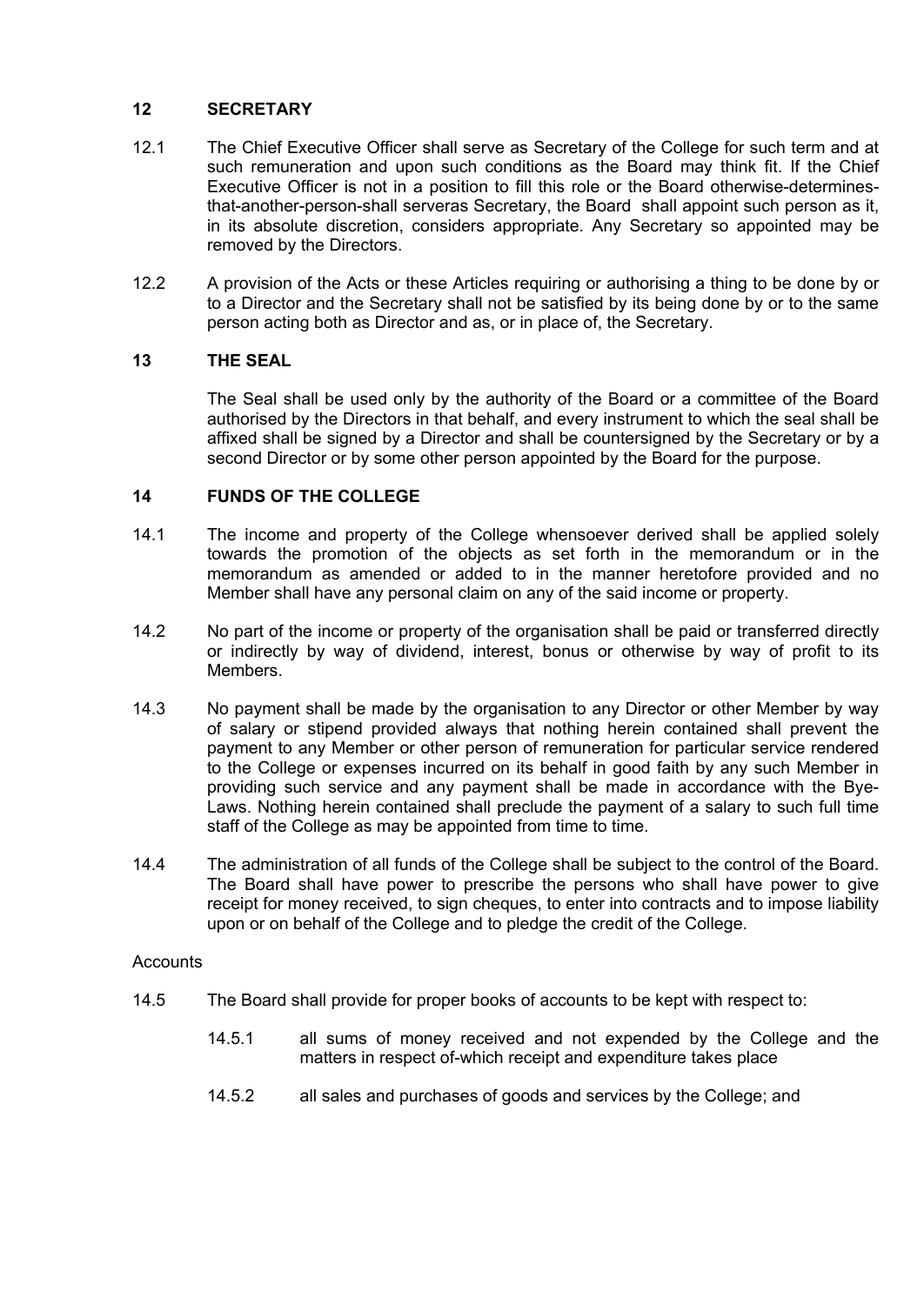- 14.5.3 the assets and liabilities of the College.
- 14.6 Proper books shall not be deemed to be kept if there are not kept such books of account as are necessary to give a true and fair view of the state of the College's affairs and to explain its transactions.
- 14.7 The books of accounts shall be kept in such places that Board shall determine and shall be open to inspection by Members of the Board during normal business hours. The Board shall have the power to determine to what extent, and at what times and places, and under what conditions or regulations, the accounts shall be open to the inspection of Members of the College.
- 14.8 The Board shall from time to time in accordance with Sections 148, 150, 157 and 158 of the Act cause to be prepared and to be laid before the annual general meeting of the company such profit and loss accounts, balance sheets, group accounts and reports as are required by those sections to be prepared and laid before the annual general meeting of the College.
- 14.9 A copy of every balance sheet, (including every document required by law to be annexed thereto) income and expenditure account, report of Board and auditors' report shall be sent to every Member and auditor not less than 21 days before the meeting at which they are to be considered.

Audit

- 14.10 Auditors shall be appointed and their duties regulated in accordance with the Acts.
- 14.11 The auditors appointed at the annual general meeting shall hold office for one year or until their retirement and shall be eligible for reappointment and shall receive such remuneration as may be determined by or with the authority of the Board.

# **15 INDEMNITY**

Subject to the provisions of the memorandum of association every Director, auditor or officer of the College may be indemnified by the College against all costs, charges, losses, expenses and/or liabilities incurred by him in the execution of his duties and in relation thereto.

# **16 NOTICES**

- 16.1 A notice may be given by the College to any Member either personally or by sending it by post to him to his registered address. Where a notice is sent by post, service of the notice shall be deemed to be effected by properly addressing, prepaying and posting a letter containing the notice, and to have been effected in the case of a notice of a meeting at the expiration of 24 hours after the letter containing the same is posted and in any other case at the time at which the letter wou|d be delivered in the ordinary course of post.
- 16.2 Notice of every general meeting shall be given in any manner hereinbefore authorised to:
	- 16.2.1 every Member or Associate of the College entitled to receive notice of general meetings;